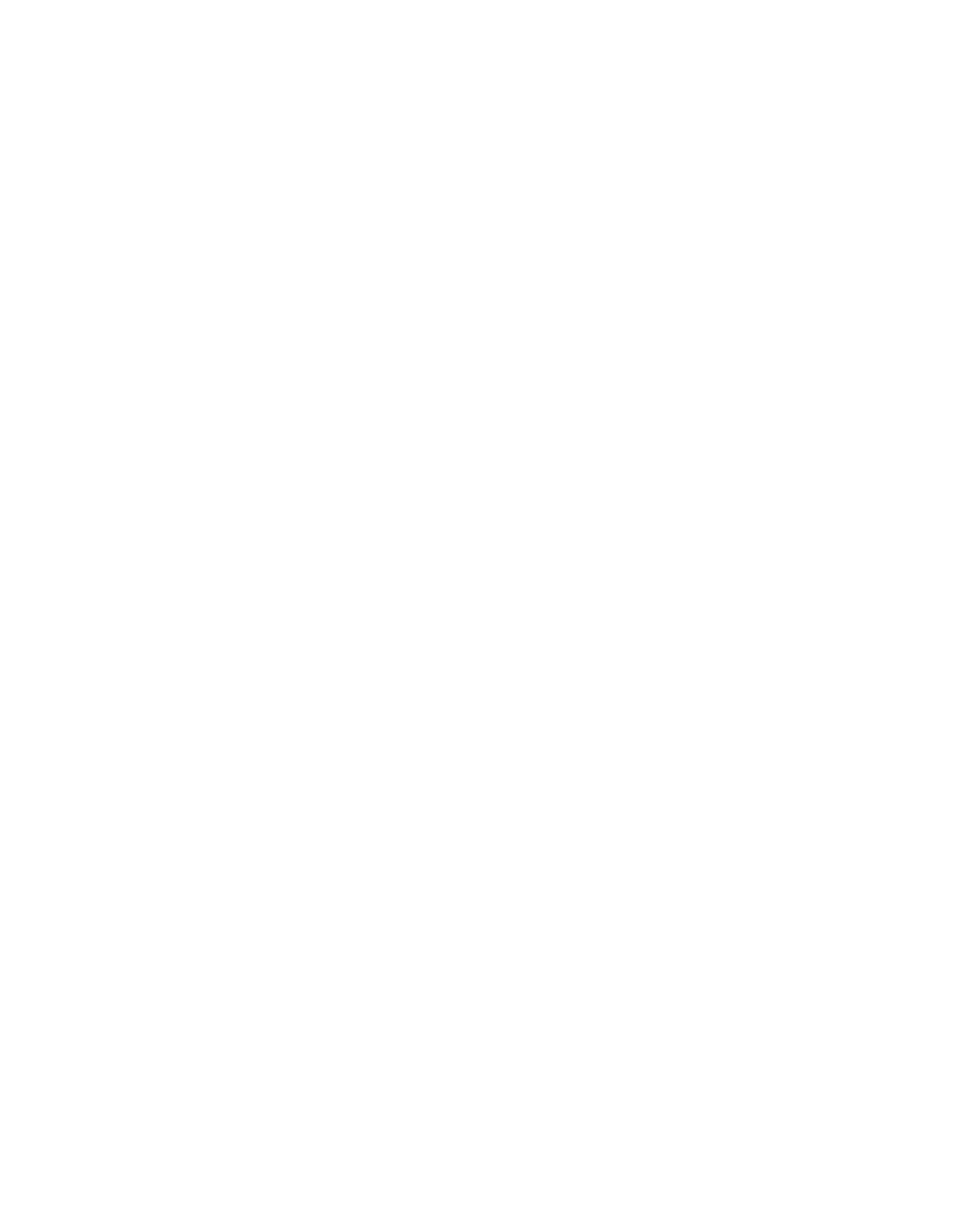Dear Psychology Student,

Welcome to the Department of Psychology at Cleveland State University! Thank you for joining us. We hope that you find your studies in psychology both intellectually productive and fun. If we can help you out along the way, please let us know.

We have created this *Handbook* to help answer some of the most common questions that might arise as you major or minor in Psychology. No handbook can provide all of the information that you might need, so if you have questions that are not answered, you may schedule an advising appointment, call, email, stop by the Psychology Office, or consult individual faculty members.

Please note:

- Revisions to this *Handbook* will be published at least annually on the Department of Psychology website.
- Although intended to help you understand the major or minor requirements for your degree, the information contained in this *Handbook* is unofficial and may be inaccurate. The official location of the requirements is the *Undergraduate Catalog* at <http://catalog.csuohio.edu/> . From this page, select the version of the undergraduate catalog that pertains to your catalog year (see Section 2.1 of this *Handbook* to learn about catalog years). If there is a discrepancy between this *Handbook* and the *Undergraduate Catalog*, the *Catalog* is correct.
- **SPECIAL NOTE ABOUT THE COVID-19 PANDEMIC:** This *Handbook* is written to discuss a typical year at CSU. Obviously, the 2021-2022 school year will not be typical. Therefore, references in this *Handbook* to particular campus locations may or may not apply depending on the situation at the moment. For instance, email or Zoom meetings may replace in-person contact. We will do our best to keep you apprised of changes as they occur.

Sincerely,

The Department of Psychology Faculty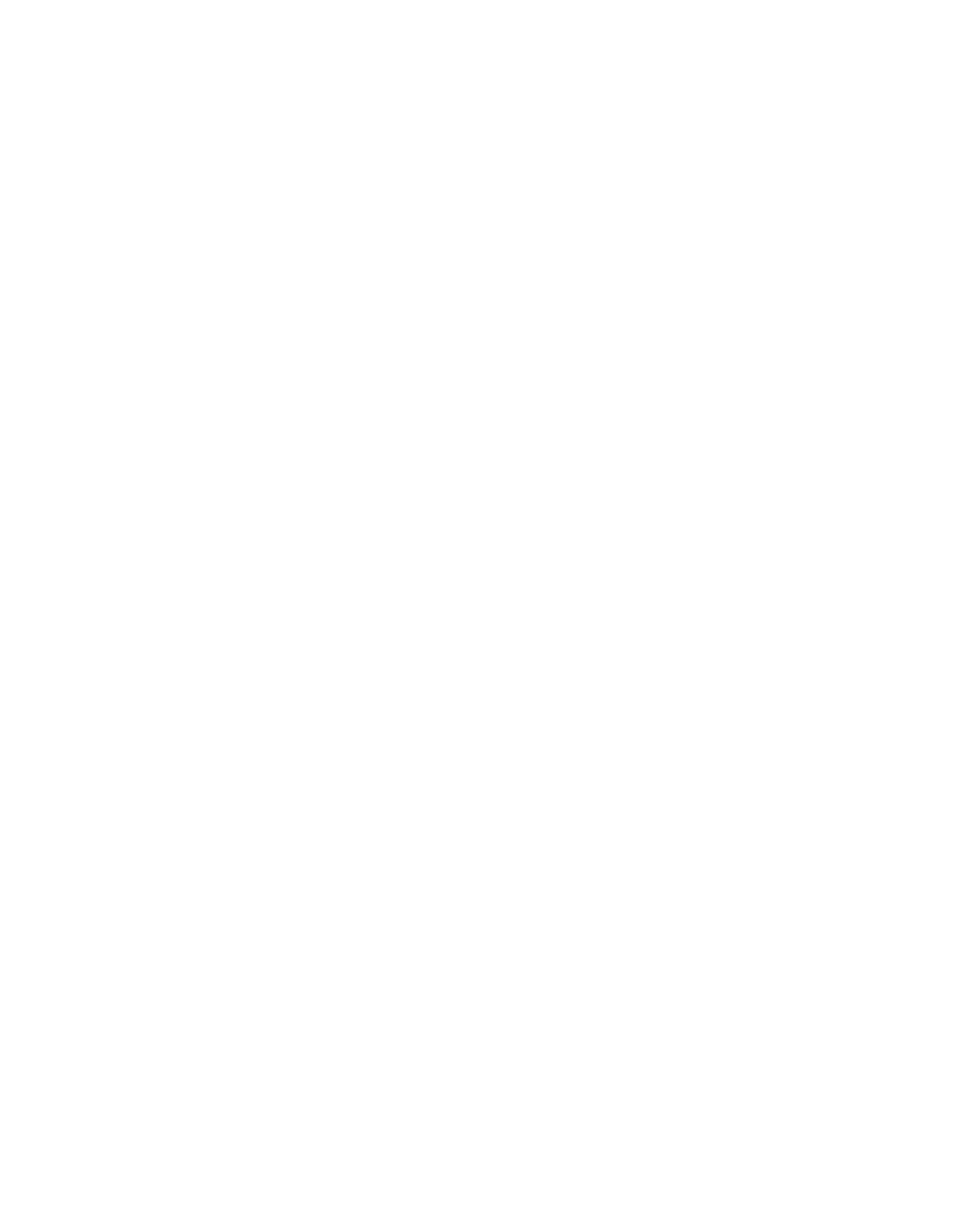## Table of Contents

|     |                                                                                                                                                                    | 1 How do I declare a Psychology major, Psychology minor, or Neuroscience minor?1                                                                             |  |
|-----|--------------------------------------------------------------------------------------------------------------------------------------------------------------------|--------------------------------------------------------------------------------------------------------------------------------------------------------------|--|
|     |                                                                                                                                                                    |                                                                                                                                                              |  |
|     |                                                                                                                                                                    | 2.1 I hear that there are different sets of requirements based on when I became a<br>Psychology major/minor. How do I know which requirements apply to me? 1 |  |
|     |                                                                                                                                                                    | 2.2 What are the requirements for a Psychology Major based on the 2018-2019 (or                                                                              |  |
|     |                                                                                                                                                                    | 2.3 What are the requirements for a Psychology Major based on the Fall 2014-Summer                                                                           |  |
|     |                                                                                                                                                                    | 2.4 What are the requirements for a Psychology Minor based on the Fall 2014 or more                                                                          |  |
|     |                                                                                                                                                                    | 2.5 What are the requirements for a psychology major or minor based on catalogs                                                                              |  |
|     |                                                                                                                                                                    |                                                                                                                                                              |  |
|     |                                                                                                                                                                    |                                                                                                                                                              |  |
|     | 3.1 Whom should I talk to about Gen.Ed. or other University requirements?  7                                                                                       |                                                                                                                                                              |  |
|     |                                                                                                                                                                    |                                                                                                                                                              |  |
|     | 3.3 Psychology: I'm pretty sure I know what the requirements are, but I have some<br>questions about transferring courses from another college or university. What |                                                                                                                                                              |  |
|     | 3.4 Graduate School: I'm interested in going to grad school. Whom should I talk to? 9                                                                              |                                                                                                                                                              |  |
|     | 3.5 I want to email a Psychology instructor / professor. Any tips?  10                                                                                             |                                                                                                                                                              |  |
|     |                                                                                                                                                                    |                                                                                                                                                              |  |
|     |                                                                                                                                                                    |                                                                                                                                                              |  |
|     |                                                                                                                                                                    | 4.2 I tried to enroll in a course but I'm locked out. What can I do? 12                                                                                      |  |
| 4.3 | What are some frequent problems that students encounter, and what could have                                                                                       |                                                                                                                                                              |  |
|     |                                                                                                                                                                    | 4.4 Some of these courses seem different from the others. What are they all about?  15                                                                       |  |
|     | 4.4.1                                                                                                                                                              | What is the difference between PSY 217 and PSY 317?  15                                                                                                      |  |
|     | 4.4.2                                                                                                                                                              |                                                                                                                                                              |  |
|     | 4.4.3                                                                                                                                                              |                                                                                                                                                              |  |
|     | 4.4.4                                                                                                                                                              |                                                                                                                                                              |  |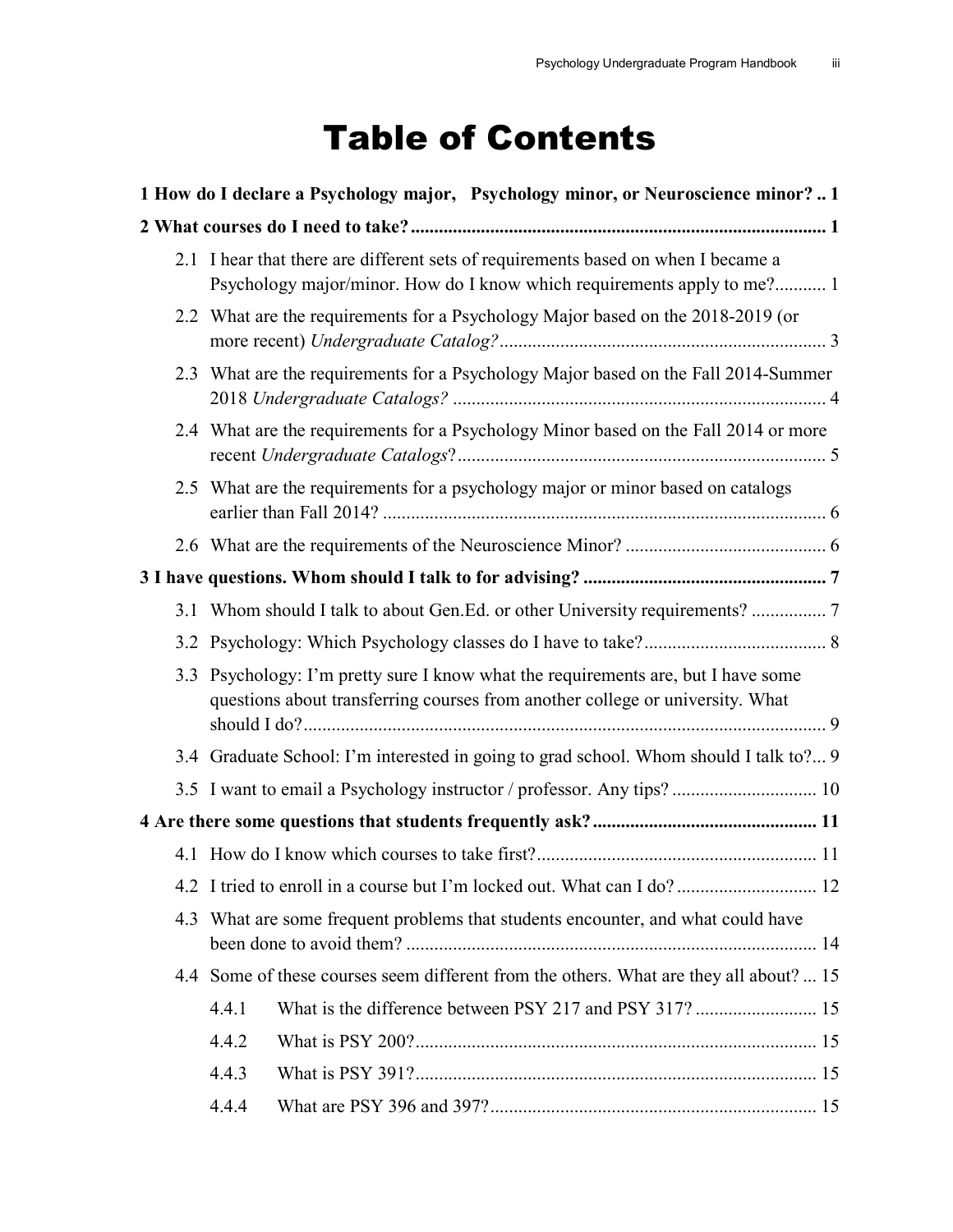|     | What is the difference between PSY 412 and PSY 415?  16<br>4.4.5                        |  |
|-----|-----------------------------------------------------------------------------------------|--|
|     | 4.4.6                                                                                   |  |
|     |                                                                                         |  |
|     |                                                                                         |  |
|     |                                                                                         |  |
| 4.8 | I do not believe that my instructor gave me a fair grade. What should I do? 20          |  |
|     | 4.9 Can I talk to the Chair of the Department of Psychology? If so, how? 20             |  |
|     | 4.10 How can I stay connected with the Department of Psychology? 21                     |  |
|     | 5 What can you tell me about the Psychology Honors Program and Honors Societies? 22     |  |
|     |                                                                                         |  |
|     |                                                                                         |  |
|     |                                                                                         |  |
|     | 6 I think I want to go to graduate school in psychology. How does that work? 24         |  |
|     |                                                                                         |  |
|     |                                                                                         |  |
| 6.3 |                                                                                         |  |
|     | 6.4 How do I find out about the graduate schools in my chosen field? How do I know      |  |
|     | 6.5 How do I get letters of recommendation? What's the proper etiquette for interacting |  |
|     |                                                                                         |  |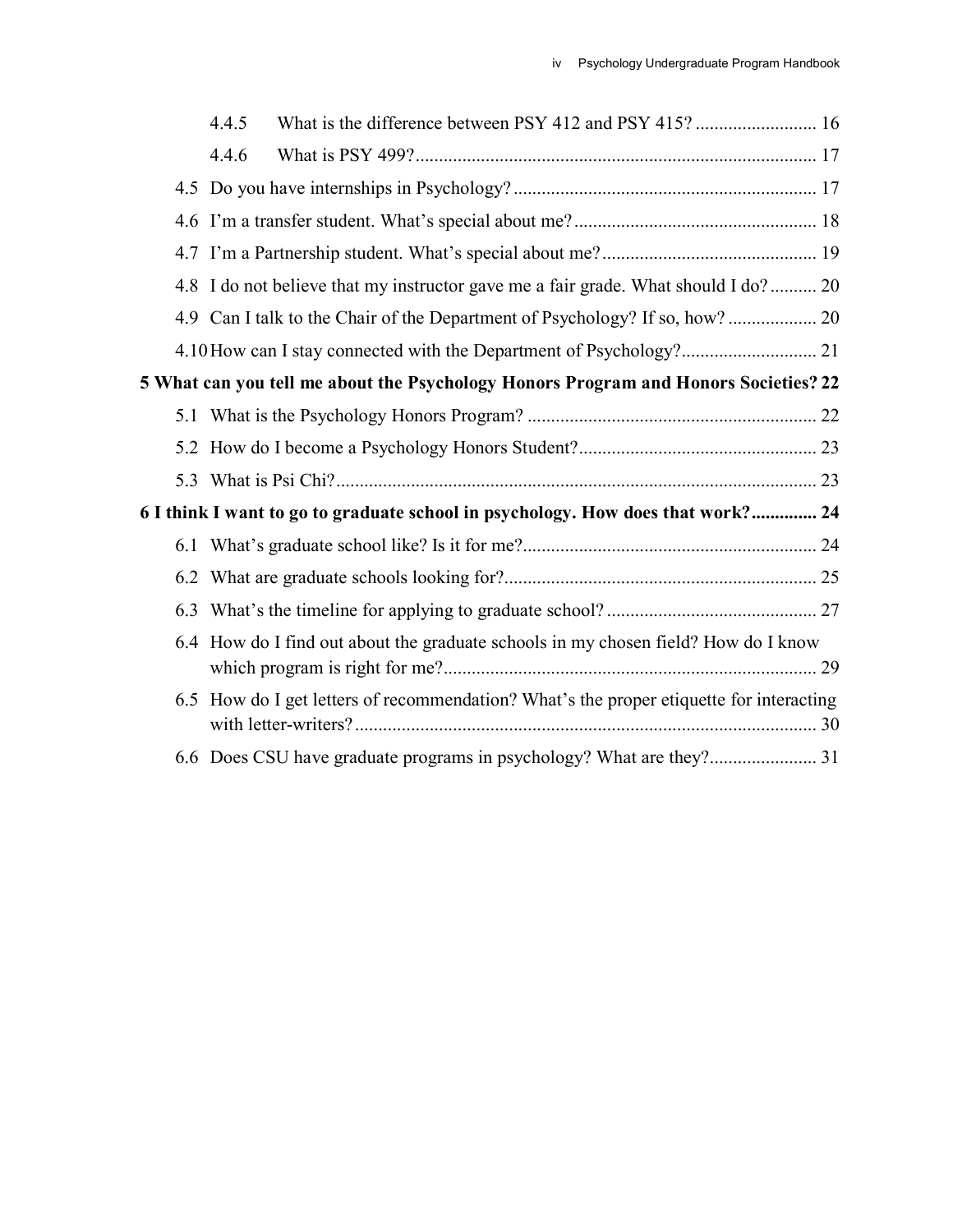## <span id="page-6-0"></span>1 How do I declare a Psychology major, Psychology minor, or Neuroscience minor?

There are two ways to declare a psychology major or minor: (1) You can do so on your own through Degree Audit (use the "Ask a Question" function, and ask to change / add your major or minor). Alternatively, (2) you may contact an advisor in the COSHP Advising Office, which is in BH 218B. To make an appointment with COSHP Advising, you should use Starfish (under "My Success Network," select "COSHP Staff"). For more information about COSHP advising, you may call (216) 687-9321 or visit their website at [http://www.csuohio.edu/sciences/dept/advising/advisingstaff.html.](http://www.csuohio.edu/sciences/dept/advising/advisingstaff.html)

### <span id="page-6-1"></span>2 What courses do I need to take?

<span id="page-6-2"></span>2.1 I hear that there are different sets of requirements based on when I became a Psychology major/minor. How do I know which requirements apply to me?

The requirements for a psychology major or minor depend on what the University calls your "catalog rights," which are labeled according to a particular semester and year. Generally, your catalog rights are for the semester and year in which you entered Cleveland State University. (For example, typically, a student who enters the University in Fall, 2017, has "Fall Semester 2017 catalog rights.") You can find the semester of your catalog rights by getting a degree audit report in CampusNet.

The requirements for any set of catalog rights are specified in the University's *Undergraduate Catalog,* which is published once per year. For example, the major, minor, general education, and other academic requirements published in the 2014- 2015 catalog specify the expectations of students with Fall 2014 Semester catalog rights, Spring 2015 Semester catalog rights, and Summer 2015 Semester catalog rights.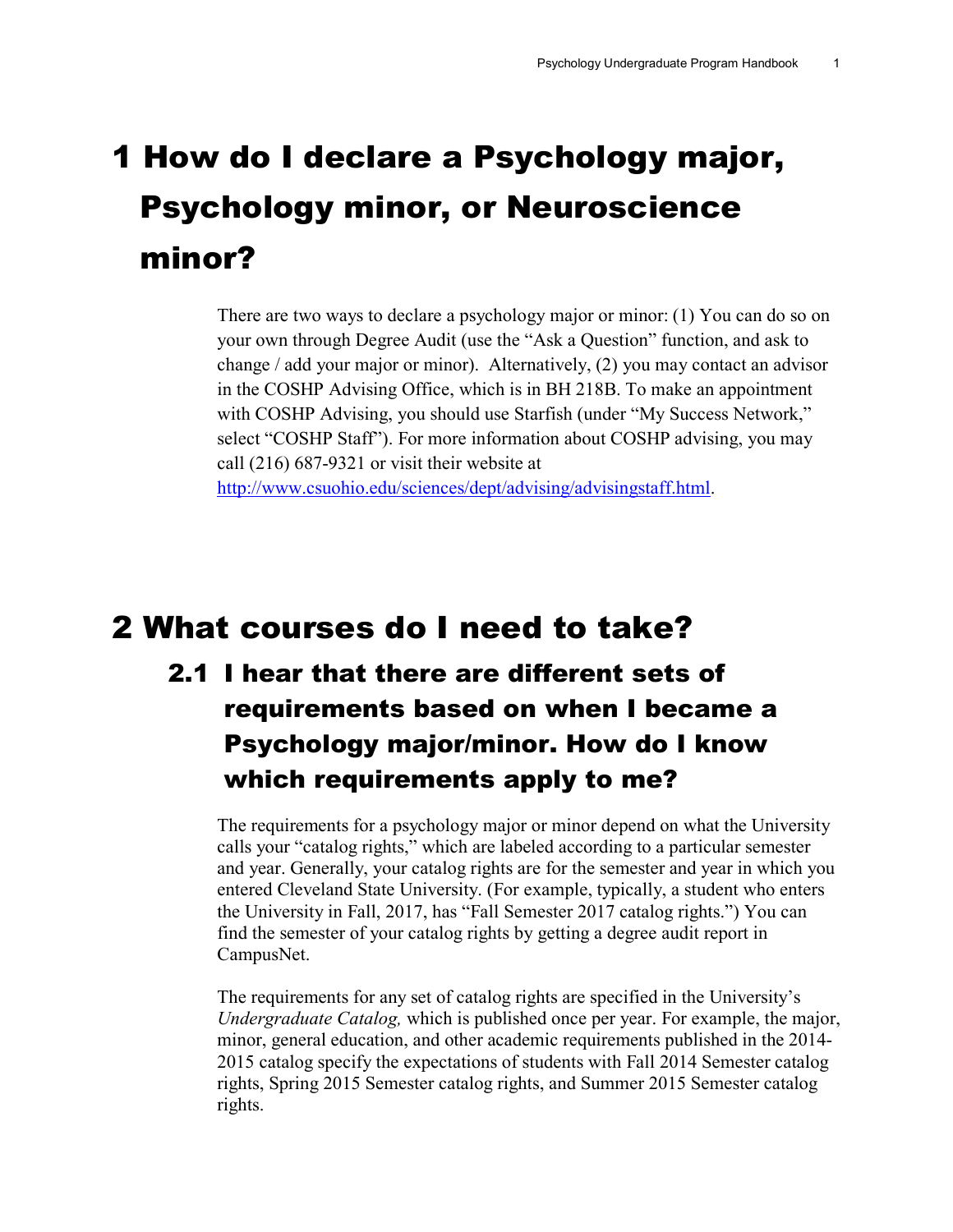There are three reasons your catalog rights might change:

- 1. You may, at any time, elect to have the catalog rights of a **newer** catalog. For example, if you have Fall 2012 Semester catalog rights but would prefer to complete the requirements specified in the 2013-2014 catalog, you may choose to change. We strongly recommend meeting with your advisors before doing so.
- 2. If you stop taking classes at CSU for a year or more you lose your previous catalog rights and are assigned the catalog rights (and obligations) of the semester in which you return to the University.
- 3. If you leave CSU to attend another institution—even for a semester—and then return to CSU, you will lose your catalog rights. When you return, you will be assigned the catalog rights (and obligations) of the semester in which you return. (This does NOT apply to students who travel abroad for a semester or who take a summer class or two at another university; it applies only to people who officially become students of another university.) If you are a CSU student who intends to take courses at another institution, before doing so you should consult an advisor in the COSHP Advising Office (BH 218B; 216-687- 9321).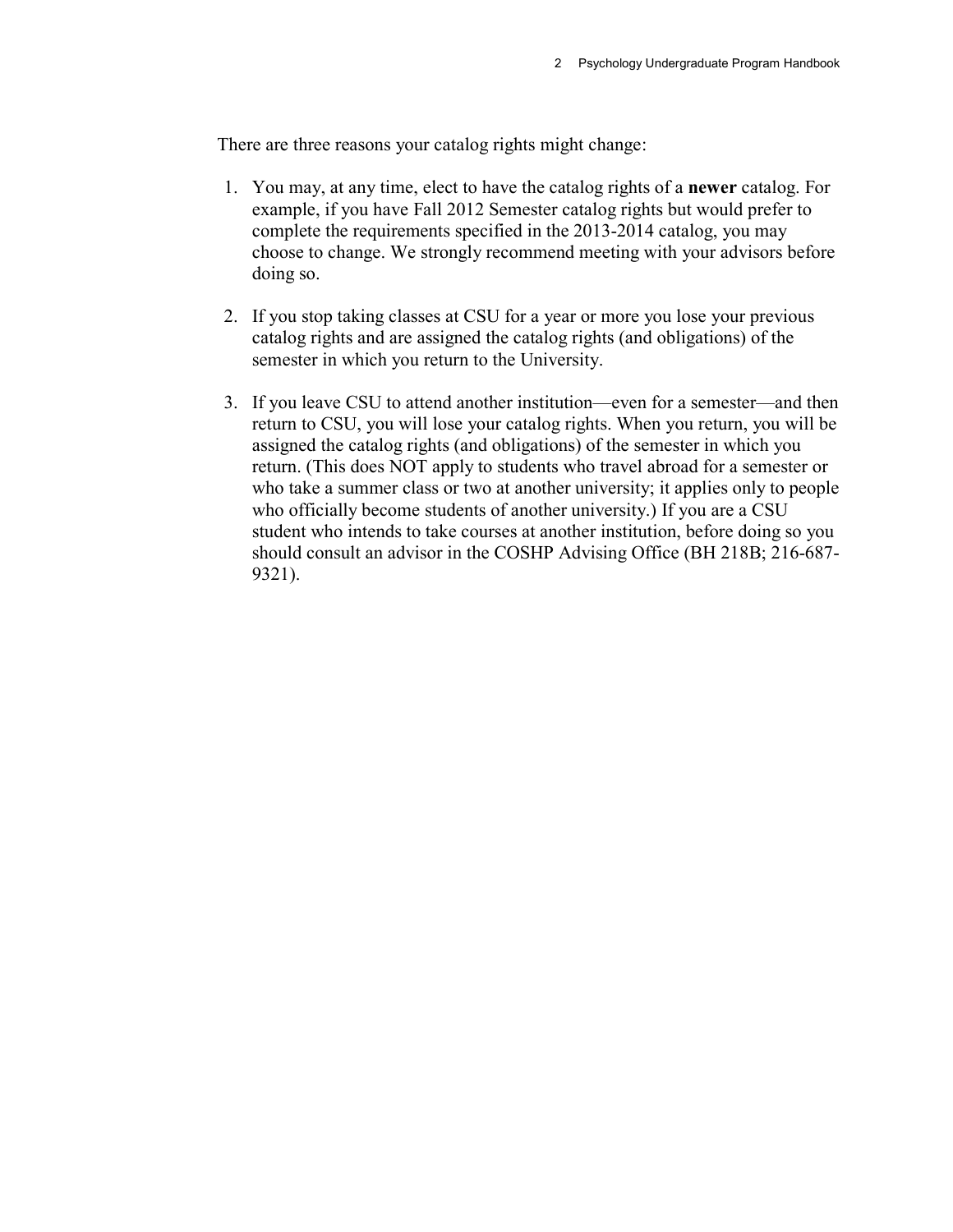### <span id="page-8-0"></span>2.2 What are the requirements for a Psychology Major based on the 2018-2019 (or more recent) Undergraduate Catalog?

If you have Fall 2018 or more recent catalog rights, your major requirements are as follows:

**REQUIRED COURSES:** You must complete all of the following courses:

- PSY 101 (Introduction to Psychology)
- PSY 200 (A Major's Guide to Psychology at CSU)
- PSY 217 (Behavioral Science Statistics: Description) (MTH/STA 147, SOC 354, OMS 201, or BUS 201 can satisfy this requirement)
- PSY 317 (Behavioral Science Statistics: Inference) (MTH/STA 347 or OMS 202 can satisfy this requirement
- PSY 312 (Research Methods)
- PSY 412 (Psychology Laboratory) or PSY 415 (Evaluating Psychological Research)
- PSY 499 (Exit Evaluation)

**CORE COURSES:** So that you will be exposed to a broad range of topic areas in psychology, you must take courses that are distributed across the four core areas listed below. You must complete at least one course from each of the following four core areas, and a second course from one of the core areas. Additional core courses that you take beyond this minimum will count toward the 'elective' requirement described in the next section.

- **Psychological Health Core:** PSY 345 (Abnormal Psychology) or PSY 353 (Health Psychology)
- **Social / Personality Core**: PSY 339 (Social Psychology) or PSY 342 (Psychology of Personality)
- **Perception and Cognition Core**: PSY 368 (Perceptual Processes) or PSY 372 (Memory and Cognition)
- **Neuroscience Core**: PSY 482 (Biological Basis of Behavior) or PSY 487 (Brain and Cognition)
- **One additional course from any Core area**

**ELECTIVE COURSES**: You must take enough Psychology courses so that you have completed 42 credits of psychology courses.

#### **NOTES:**

- **For a course to count toward the Psychology major, you must earn a C or better. (Exception: S grades are accepted for courses taken in Spring or Summer 2020)**
- **A student may count no more than 6 credits of PSY 390, and no more than 6 credits of PSY 396, toward the major requirements, but may count no more than 9 credits of PSY 390 and PSY 396 combined toward the major.**
- **All students must complete at least 16 PSY credits from CSU coursework. Additionally, 12 of these 16 credits must be upper division (300 or 400-level).**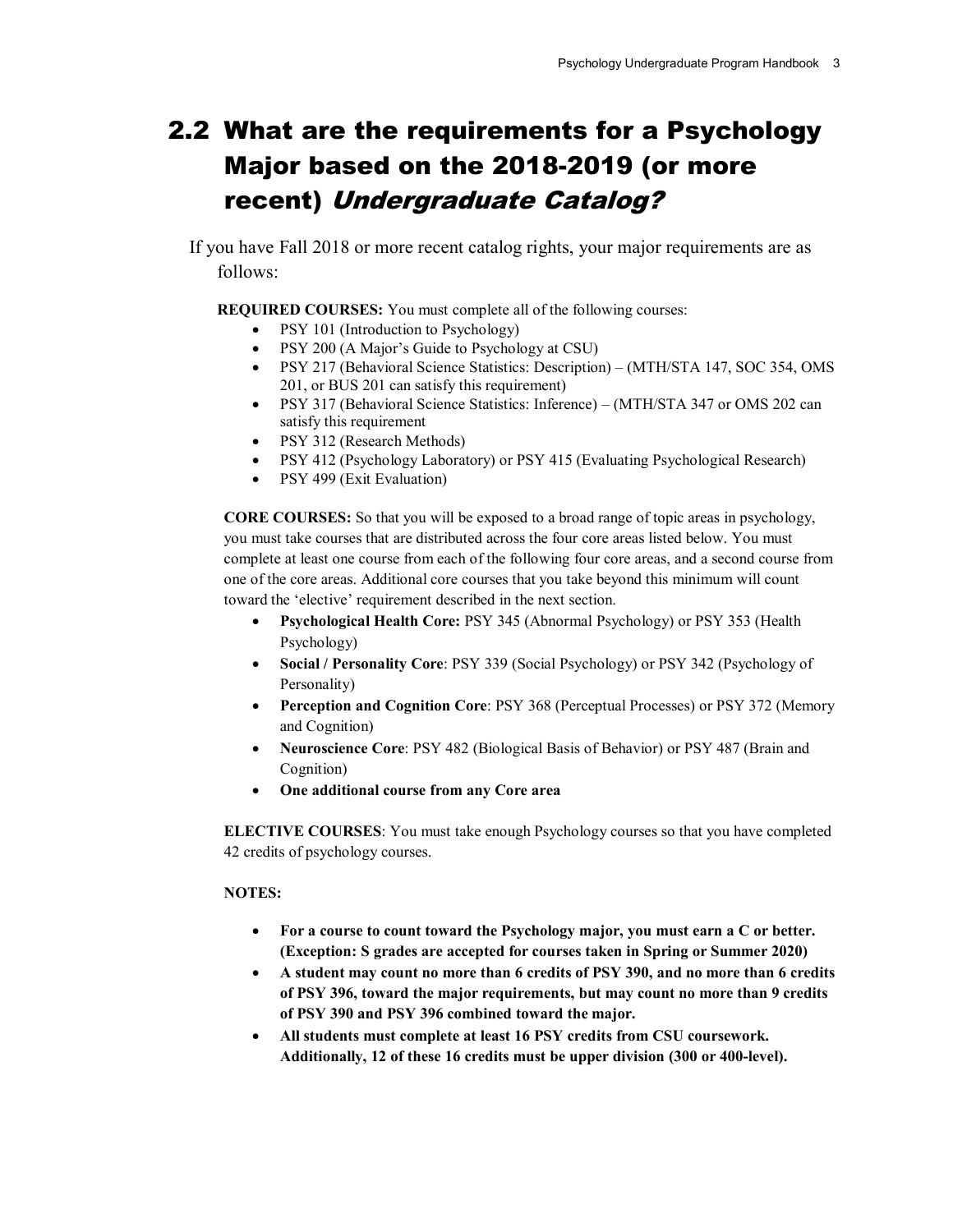### <span id="page-9-0"></span>2.3 What are the requirements for a Psychology Major based on the Fall 2014-Summer 2018 Undergraduate Catalogs?

If you have rights to the Fall 2014 catalog, the Summer 2018 catalog, or any catalog in between, your major requirements are as follows:

**REQUIRED COURSES:** You must complete all of the following courses:

- PSY 101 (Introduction to Psychology)
- PSY 217 (Behavioral Science Statistics: Description) (MTH/STA 147, SOC 354, OMS 201, or BUS 201 can satisfy this requirement)
- PSY 317 (Behavioral Science Statistics: Inference) (MTH/STA 347 or OMS 202 can satisfy this requirement
- PSY 312 (Research Methods)
- PSY 412 (Psychology Laboratory) or PSY 415 (Evaluating Psychological Research)
- PSY 499 (Exit Evaluation)

**CORE COURSES:** So that you will be exposed to a broad range of topic areas in psychology, you must take courses that are distributed across the four core areas listed below. You must complete at least one course from each of the following four core areas, and a second course from one of the core areas. Additional core courses that you take beyond this minimum will count toward the 'elective' requirement described in the next section.

- **Psychological Health Core:** PSY 345 (Abnormal Psychology) or PSY 353 (Health Psychology)
- **Social / Personality Core**: PSY 339 (Social Psychology) or PSY 342 (Psychology of Personality)
- **Perception and Cognition Core**: PSY 368 (Perceptual Processes) or PSY 372 (Memory and Cognition)
- **Neuroscience Core**: PSY 482 (Biological Basis of Behavior) or PSY 487 (Brain and Cognition)
- **One additional course from any Core area**

**ELECTIVE COURSES**: You must take enough Psychology courses so that you have completed 42 credits of psychology courses.

#### **NOTES:**

- **For a course to count toward the Psychology major, you must earn a C or better. (Exception: S grades are accepted for courses taken in Spring or Summer 2020)**
- **A student may count no more than 6 credits of PSY 390, and no more than 6 credits of PSY 396, toward the major requirements, but may count no more than 9 credits of PSY 390 and PSY 396 combined toward the major.**
- **All students must complete at least 16 PSY credits from CSU coursework. Additionally, for students who have Fall 2016 or later catalog rights, 12 of these 16 credits must be upper division (300 or 400-level).**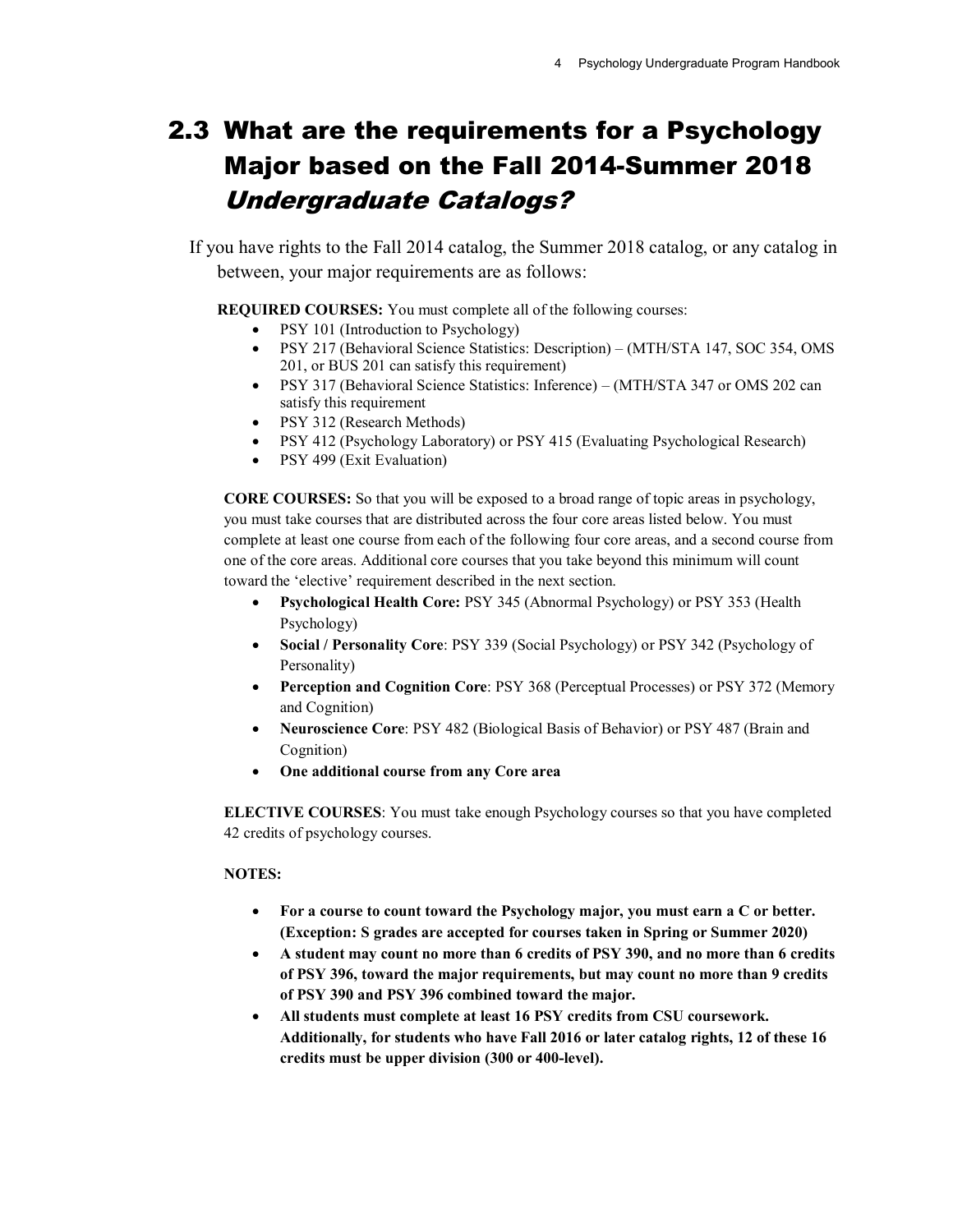### <span id="page-10-0"></span>2.4 What are the requirements for a Psychology Minor based on the Fall 2014 or more recent Undergraduate Catalogs?

If you have rights to the Fall 2014 catalog or a more recent catalog, you must complete the following sets of courses:

**REQUIRED COURSES:** You must complete both of the following courses:

- PSY 101 (Introduction to Psychology)
- PSY 312 (Research Methods)

**CORE COURSES:** So that you will be exposed to a broad range of topic areas in psychology, you must take courses that are distributed across the four core areas listed below. You must complete at least one course from three of the four core areas. Additional core courses that you take beyond this minimum will count toward the 'elective' requirement described in the next section.

- **Psychological Health Core:** PSY 345 (Abnormal Psychology) or PSY 353 (Health Psychology)
- **Social / Personality Core**: PSY 339 (Social Psychology) or PSY 342 (Psychology of Personality)
- **Perception and Cognition Core**: PSY 368 (Perceptual Processes) or PSY 372 (Memory and Cognition)
- **Neuroscience Core**: PSY 482 (Biological Basis of Behavior) or PSY 487 (Brain and Cognition)

**ELECTIVE COURSES**: In addition to the courses listed above, you need to take enough other psychology courses of interest to you so that you complete at least 21 credits of psychology courses. These can be additional "core" courses beyond the minimum described above, or other psychology courses. NO MORE THAN 3 ELECTIVE CREDITS MAY BE FROM COURSES NUMBERED BELOW 300!

**NOTE: For a course to count toward the Psychology minor, you must earn a C or better! (Exception: S grades are accepted for courses taken in Spring or Summer 2020)**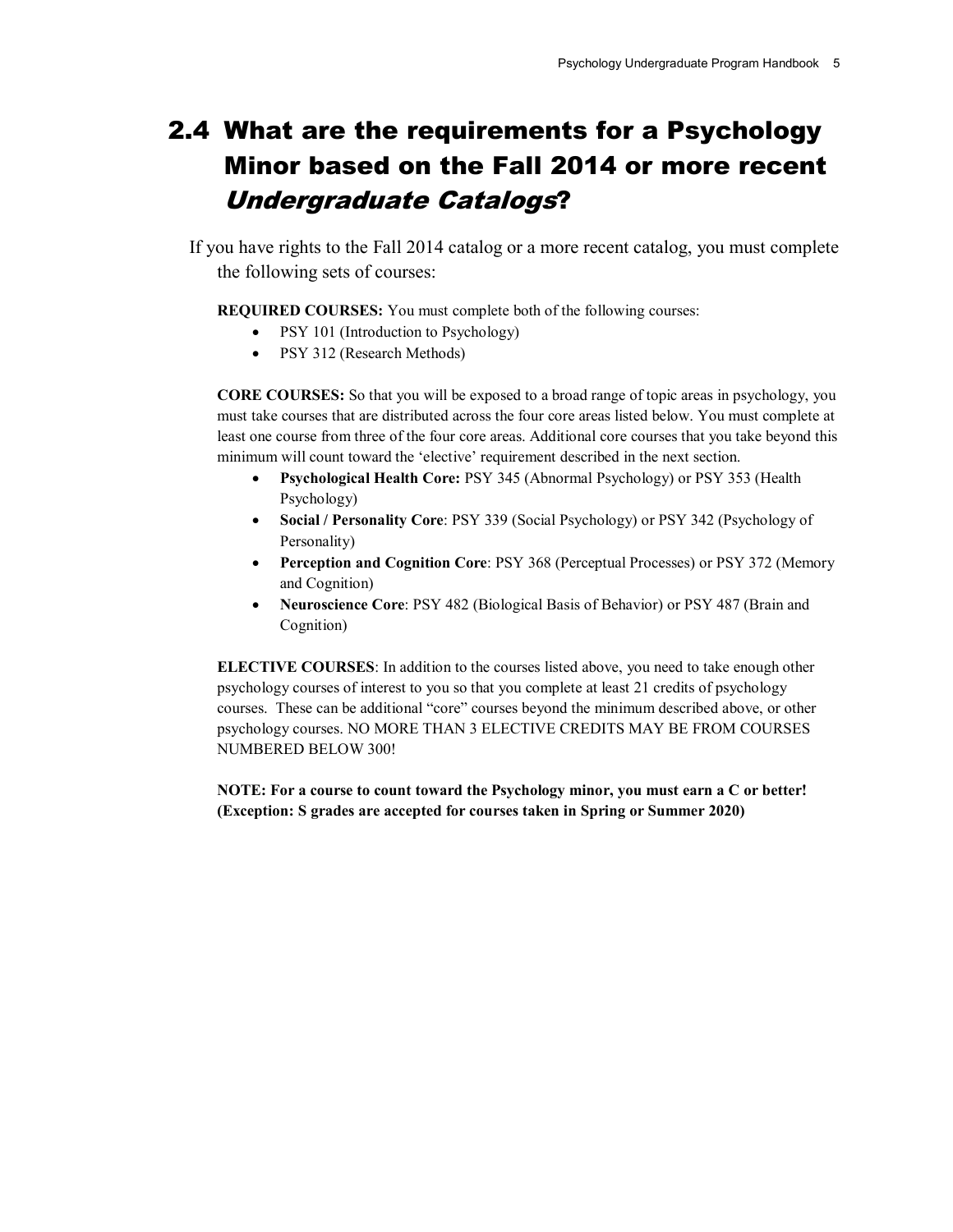### <span id="page-11-0"></span>2.5 What are the requirements for a psychology major or minor based on catalogs earlier than Fall 2014?

If you have catalog rights prior to Fall 2014 you should consult an advisor in the Department of Psychology for specialized advising. Use Starfish or email [psych.advising@csuohio.edu](mailto:psych.advising@csuohio.edu) to schedule an appointment.

### <span id="page-11-1"></span>2.6 What are the requirements of the Neuroscience Minor?

The Neuroscience Minor is an interdisciplinary minor that spans several areas of study at CSU. This is the first year that we have offered the minor. As such, it is primarily intended to be pursued by students who are just starting at CSU this year. However, students who have been at CSU prior to this semester are also welcome to declare the minor, although they may find it more difficult to find all of the courses that they need before they graduate.

To complete the Neuroscience Minor you must earn at least 15 credits of coursework from the following list:

> BIO 426 (Neurobiology) CSD 351 (Anatomy and Physiology of the Speech and Hearing Mechanism) HSC 476 (Neuroscience Systems) & HSC 478 (Neuroscience Lab) HSC 495 (Neuroscience Independent Study) PSY 101 (Introduction to Psychology) PSY 368 (Perceptual Processes) PSY 482 (Biological Bases of Behavior) PSY 487 (Brain and Cognition) PSY 481 (Psychopharmacology) PSY 397 (Neuroscience Independent Study)

#### **NOTES**:

- BIO 426 requires at least 11 credits of prerequisite coursework
- HSC 476 require at least 8 credits of prerequisite coursework and is only available to certain majors or by permission
- No more than 4 credits of PSY 397 and/or HSC 495 may be counted toward the 15-credit requirement of the Neuroscience Minor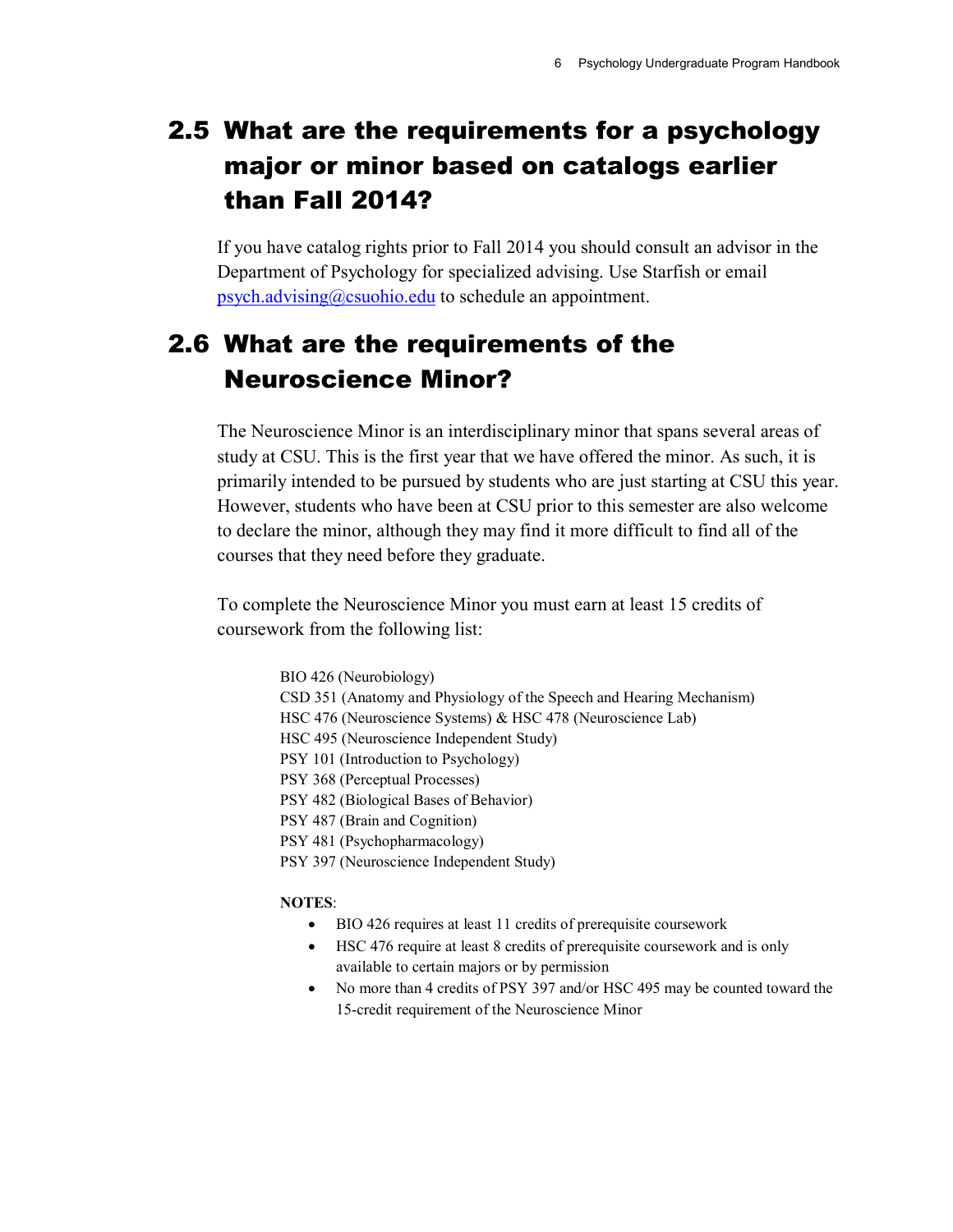## <span id="page-12-0"></span>3 I have questions. Whom should I talk to for advising?

The best person from whom to seek advising depends on what kind of question you have. To complete a bachelor's degree, there are several different kinds of requirements that you have to satisfy: University requirements; college requirements; major requirements; and, possibly, minor requirements.

Your college requirements are for the college in which your major is located. If you have more than one major, and the majors are in different colleges, you have to complete the college requirements for each college.

Psychology is in the **College of Sciences and Health Professions.**

For a list of all of the requirements that you have to complete, you may consult the Degree Audit tab in CampusNet. When you click on Degree Audit, you will get lists of the University, College, major, and minor requirements that you must satisfy depending on your catalog rights; an indication of whether you have completed each requirement (or whether your completing the requirement is pending); and, if so, how you have completed the requirement (or how your current registration will satisfy the requirement).

The following sections suggest who is best able to provide advice about various types of requirements.

### <span id="page-12-1"></span>3.1 Whom should I talk to about Gen.Ed. or other University requirements?

For questions about General Education requirements (including, but not limited to, Writing Across the Curriculum), most students should contact an advisor in the COSHP Advising Office (BH 218B). To make an appointment, you should use Starfish (under "My Success Network," select "COSHP Staff"). For more information about COSHP advising, you can call the COSHP Advising Office on (216)687-9321 or visit its website at

[http://www.csuohio.edu/sciences/dept/advising/advisingstaff.html.](http://www.csuohio.edu/sciences/dept/advising/advisingstaff.html)

If you are a first-year student, you will be advised by the First-Year Advising Office. To make an appointment, you should use Starfish (under "My Success Network," select "Student Success Specialist").

If you are in the Honors program, are a student athlete, or are a member of a similar group that receives specialized advising, you may have other advisors as an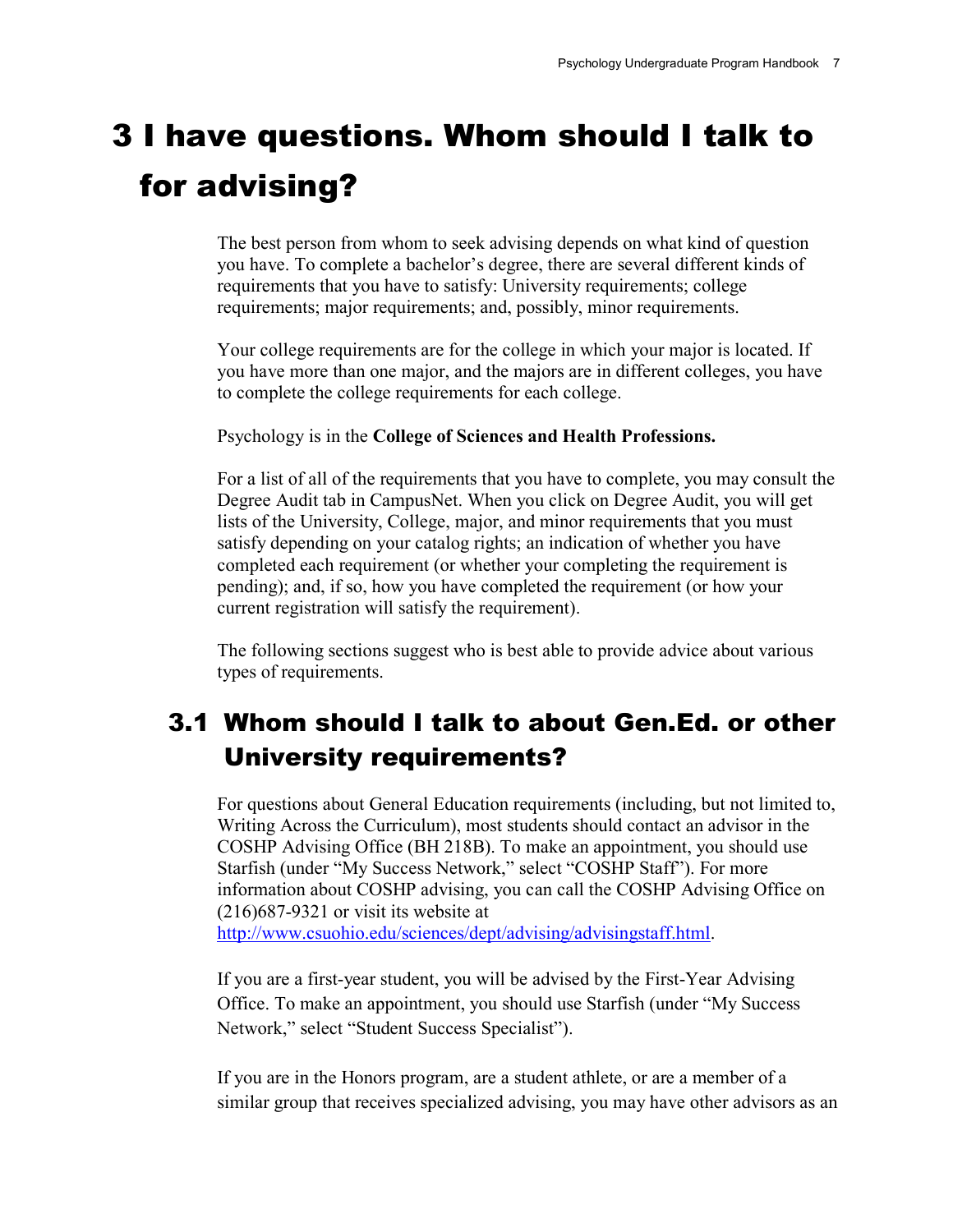alternative to COSHP Advisors. You may be able to schedule appointments with these individuals through Starfish.

Advisors in the Department of Psychology may not be familiar with General Education requirements and are not qualified to provide definitive advice about them. Therefore, you should talk to a COSHP Advisor (or Honors advisor, or Athletic advisor, etc.) about General Education requirements, and to someone in the Department of Psychology about Psychology requirements.

### <span id="page-13-0"></span>3.2 Psychology: Which Psychology classes do I have to take?

The Department of Psychology has an Advising Center staffed by faculty and graduate assistants who are able to provide advice about what courses you must take to fulfill the major requirements. You can make an appointment through Starfish (under "My Success Network," select "Psychology Department Advising"). If none of the available appointment times work for you, call the Department of Psychology office (216-687-2544) to arrange an alternative appointment time with either a graduate assistant or a faculty member.

After making your appointment, prepare for it!!!!! First, look at the requirements in Section 2 of this *Handbook* to see what is expected of you. Then, go to CampusNet to look at either your transcript or your Degree Audit. Try as best as you can to match the courses that you've taken to the Department of Psychology Requirements and write down any questions you have. If you are meeting in person, please PRINT OUT and bring to your appointment a copy of your transcript or Degree Audit to take to the meeting.

The graduate assistants are skilled professionals, but they are graduate students not Department faculty. You are not required to show a graduate assistant your transcript, but they can be more helpful if you are willing to do so. The graduate students will not have access to your academic records through CampusNet. If you would prefer to not show your transcript to a graduate student, please contact the Department of Psychology [\(psych.advising@csuohio.edu;](mailto:psych.advising@csuohio.edu) 216-687-2544) and specify that you would prefer to talk to a faculty member.

If you're a Lorain County Community College or Lakeland Partnership student, CSU faculty may be available on these campuses for appointments or drop-ins. You should check the department's website, on which you can find faculty office hours. You should look for "LCCC Campus" or "Lakeland Campus." If none of the available appointment times work for you, contact the Department of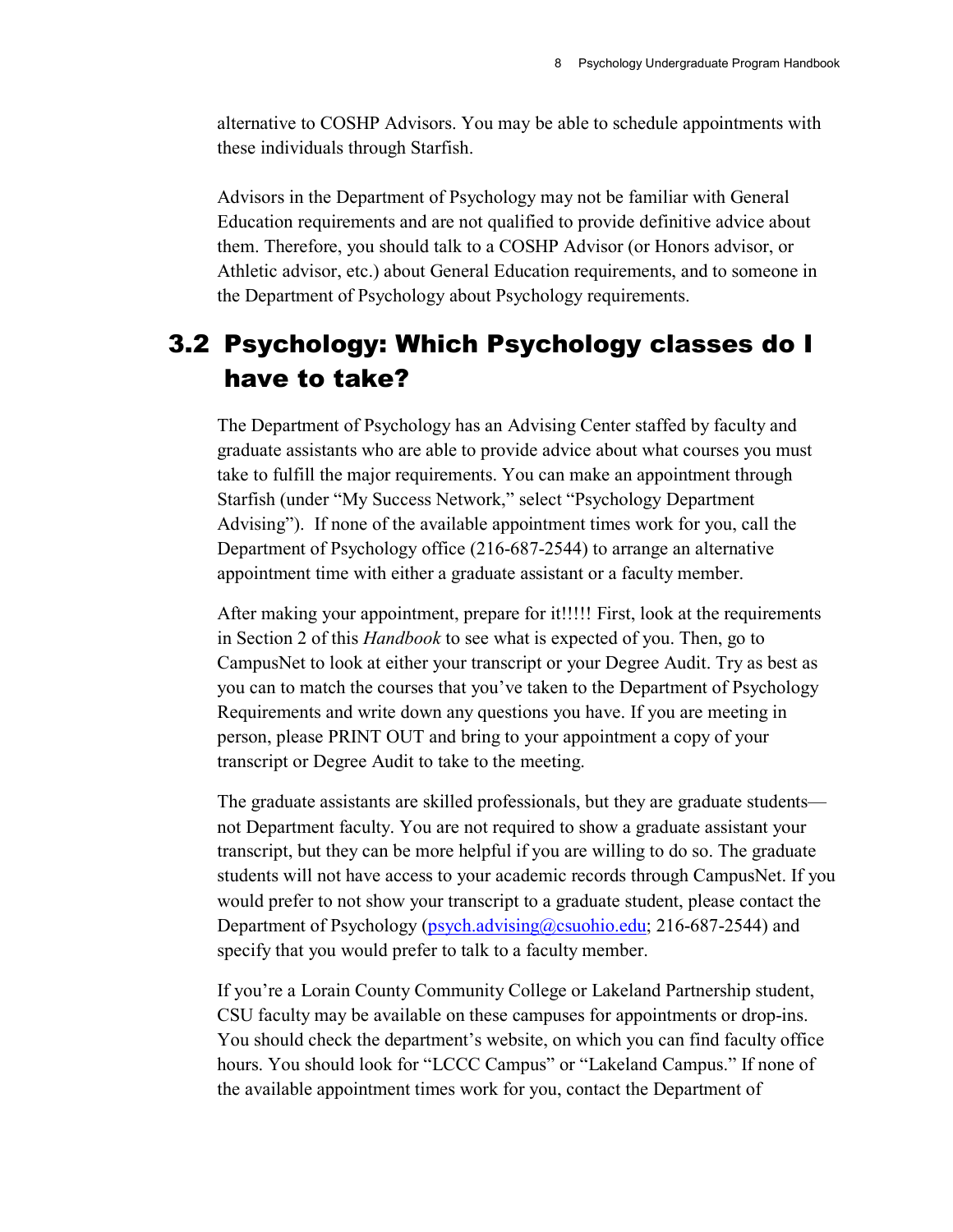Psychology [\(psych.advising@csuohio.edu;](mailto:psych.advising@csuohio.edu) 216-687-2544) to arrange an alternative appointment time.

### <span id="page-14-0"></span>3.3 Psychology: I'm pretty sure I know what the requirements are, but I have some questions about transferring courses from another college or university. What should I do?

If you have a question about transfer courses, or about any other issue related to requirements that go beyond basic issues, you should contact the Department of Psychology with a specific explanation of your issue [\(psych.advising@csuohio.edu;](mailto:psych.advising@csuohio.edu) 216-687-2544).

If you have transferred a course that you think should satisfy some particular CSU requirement, but does not appear to be doing so on your transcript or in your degree audit, this may be because no one has ever transferred that particular course from that particular institution to CSU. (For example, you may have taken a course called *Cognitive Psychology* at Eastern Illinois University that you think should satisfy CSU's requirement for a course in the Perception and Cognition core, or you may have taken a course at Western Washington University called *Measuring Behavior and Analyzing Data: Adventures in Social Data Analysis* that you think should satisfy CSU's PSY 317 requirement.) The Psychology Undergraduate Program Committee can evaluate the course to determine whether it satisfies a particular CSU requirement. To start this process, you should email a copy of the course syllabus to [psych.advising@csuohio.edu](mailto:psych.advising@csuohio.edu) and request that the Undergraduate Program Committee evaluate the course.

### <span id="page-14-1"></span>3.4 Graduate School: I'm interested in going to grad school. Whom should I talk to?

If you'd like to talk to someone about graduate school in Psychology, any professor in the Department of Psychology would be happy to talk to you. You may visit any faculty member during his or her posted advising hours, or make an appointment via email. You can find an Advising Schedule listing each professor's advising hours on the Department of Psychology website (the schedule also has the office location and telephone number of each faculty member).

There are several ways to figure out which professor you should talk to.

o First, you can choose a professor whom you already know and with whom you feel comfortable.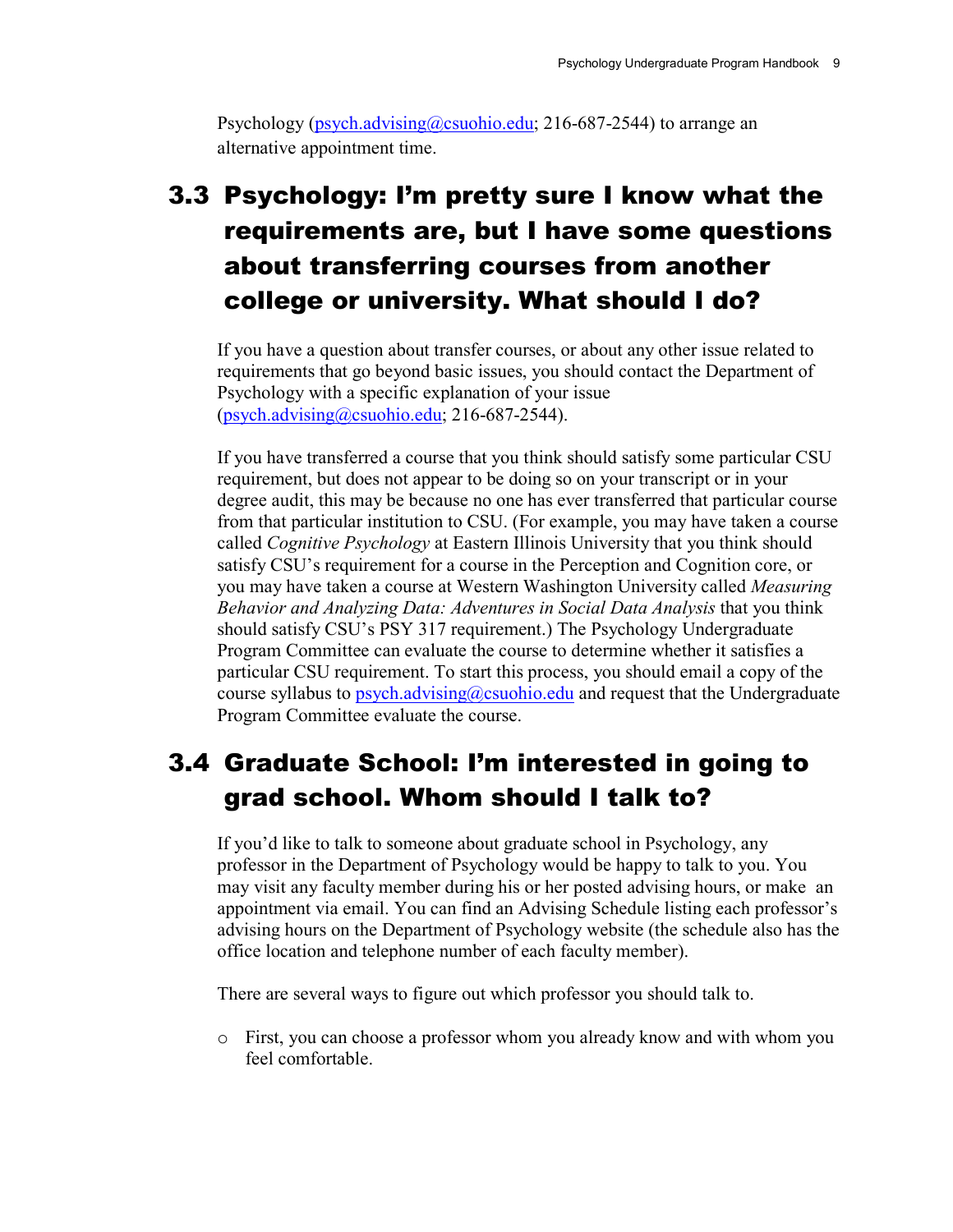- o Second, you can choose a professor whose interests match the field of psychology in which you are interested. If you are interested in CSU graduate programs, you might talk to faculty members who participate in the programs of interest to you: Our Department has many different graduate specializations; at our website, [http://www.csuohio.edu/sciences/dept/psychology/,](http://www.csuohio.edu/sciences/dept/psychology/) you can find information about the different programs and find which faculty members are associated with each program. If you are interested in graduate programs more generally, talking to a faculty member whose interests match those of your intended area would be a good idea.
- o Finally, you can choose a professor based on convenient times. You can find an Advising Schedule listing professors' advising hours on the Department of Psychology website (the schedule also has their office and telephone numbers).

In addition to talking to a professor in person, there are other resources that can tell you about graduate school. See Section 6 of this *Handbook*.

### <span id="page-15-0"></span>3.5 I want to email a Psychology instructor / professor. Any tips?

We encourage you to email all of your advisors as frequently as you need to – we're here to help. However, when you do so, there are some ways to make sure that you get the help you need as quickly as possible:

First, make it easy for us to figure out who you are. The less time we spend trying to look up your information, the more time we can spend crafting thoughtful answers to your email. This might include the following:

- Making sure that your CSU ID number is in both the subject line and the text of your email.
- In the text of the email, clearly stating your name. If your name differs from the 'official' name we have for you on CampusNet (e.g., nickname, name change since you started at CSU), you should clarify this so that we don't get confused.
- Using your Vikes email address when emailing us, rather than your gmail or other non-CSU address. The Family Educational Rights and Privacy Act (FERPA) prevents us from sharing personal academic details with people other than you. It's unlikely that anyone would create a fake gmail address in order to trick us into giving out your grades or personal information, but it's possible. For this reason, we try to talk about your personal details only when we're sure it's you. Using your Vikes email address is a good way to reassure us. (You can always forward your Vikes email to your other address(es). To do so, log into CampusNet, select "Email", and go from there. You should also add a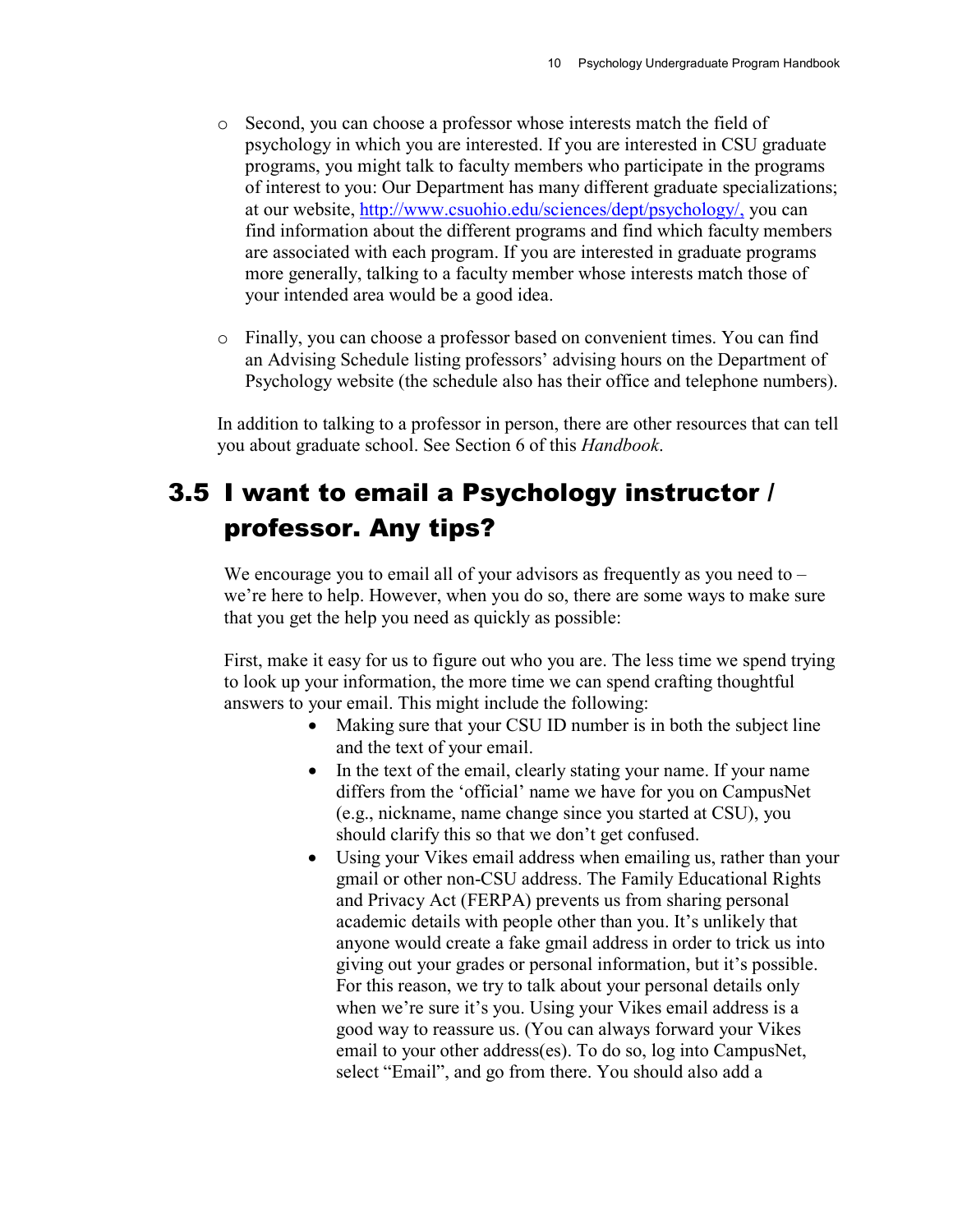secondary email address in Starfish so that your advisors and instructors can use it to contact you directly.)

Second, be professional. Someday you may be asking us for letters of recommendation, scholarships, etc., and it's never too early to start cultivating a good impression. (It's also good practice for the work world.) Be assured that most of us text, and we know that the rules for grammar are different when using those media. However, when we read your emails we're in our professional roles. Here, the rules of formal language apply. Do your best to use full sentences, punctuation, etc.

Finally, be respectful. If you're angry or frustrated say so, but keep it civil and refrain from insults, etc.. Additionally, start out your email respectfully. Most of your Psychology instructors have earned their doctorates. They have thus acquired the title of "Dr.," and using a title such as Ms./Mrs./Mr. can be seen as disrespectful. If you're taking a class from the person you're emailing, the syllabus probably lists the person's degree after the name. If you're in doubt, you should either err on the side of caution and use "Dr." (letting the individual correct you if necessary) or use the more generic title "professor." Also, please know that we realize that respect goes both ways: If you have preferences for how to be addressed (such as a nickname, particular pronouns, etc.), please let us know.

## <span id="page-16-0"></span>4 Are there some questions that students frequently ask?

<span id="page-16-1"></span>Yes, there are! Below, we answer many of them:

### 4.1 How do I know which courses to take first?

With a couple of exceptions, the Psychology major is structured so that there aren't many courses that you *must* take in order to take other courses. However, we have some general advice:

- If you haven't taken PSY 101, you should. PSY 101 is a prerequisite for all Psychology courses except some at the 200 level (PSY 200, 220, 221, and 255).
- Take PSY 200 as soon as you can. The earlier you take it, the better prepared you'll be to shape your career – both at CSU as well as after graduation.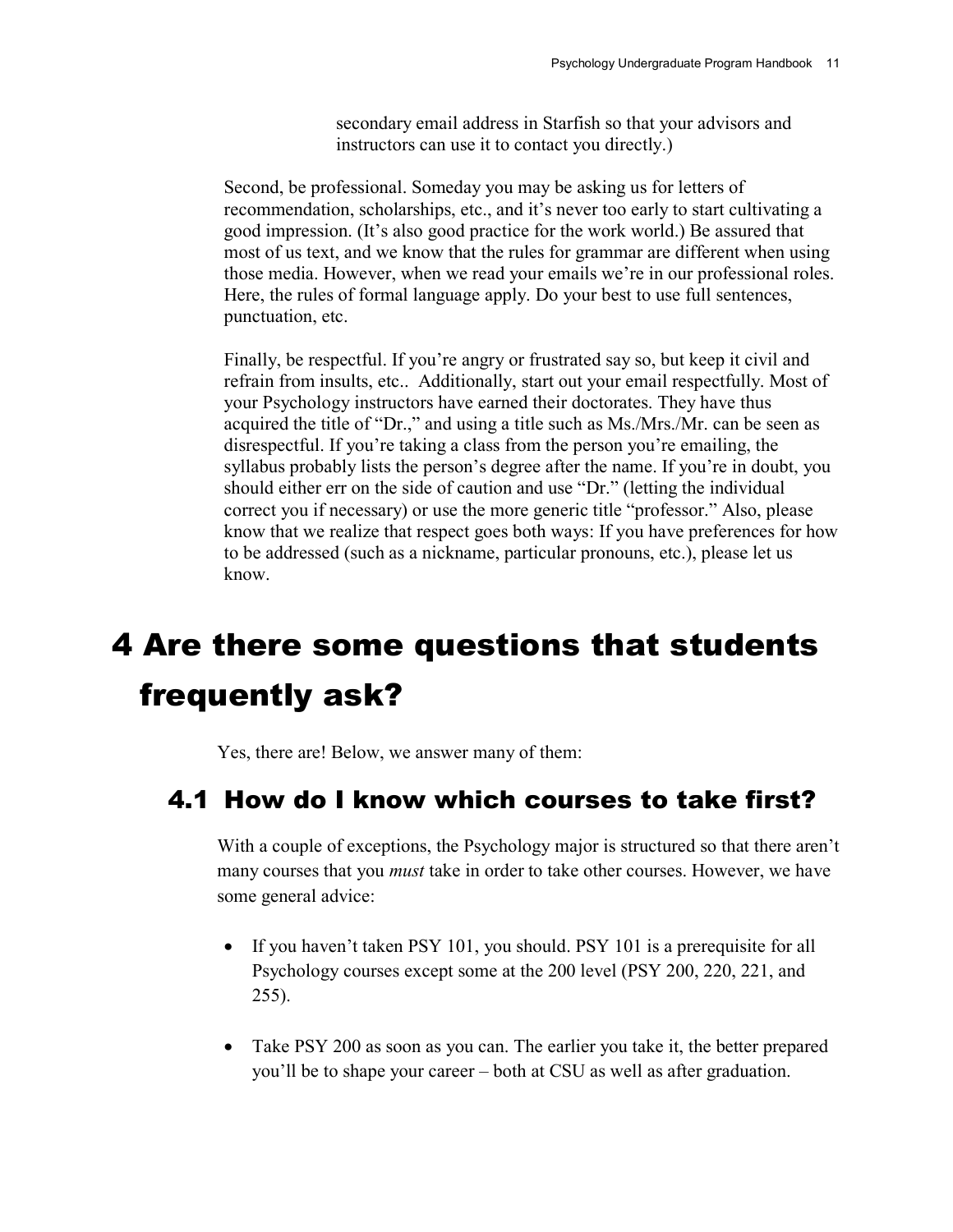- Take statistics (PSY 217 and PSY 317) and PSY 312 as early as you can. An understanding of statistics and basic research design will help you understand the research discussed in your other courses, and will also better equip you to become involved in faculty and/or independent research if you choose to do so. If you are required to take PSY 317, you must take PSY 217 or its equivalent first. Furthermore, to take PSY 412 and PSY 415, you must have completed statistics and PSY 312 (if applicable). Note that some students feel more comfortable taking some basic mathematics courses prior to PSY 217 or 317; you may want to take such mathematics courses early so that you can take psychology statistics as early as you can. (In any case, the General Education requirements specify that you complete at least one part of the Quantitative Literacy general education requirement during your first 30 credits.)
- If you want to participate in the Honors Program in Psychology and are eligible to do so (see Section 5 of this *Handbook*), you should take PSY 312 at least four semesters before you plan to graduate, because PSY 312 is a prerequisite for Honors psychology classes.
- What about the other courses? As explained above, the Psychology major is set up to give you a broad overview of many different areas of psychology; you can order the courses in any way you choose. We encourage you to explore many different areas of psychology as you go. If you're interested in a particular area of psychology and are considering making that your career, we encourage you to take a related class as early as possible. If it turns out that it's not what you thought it was, it's better to know early so that you can explore and find an area of psychology that's a better fit for you!

### <span id="page-17-0"></span>4.2 I tried to enroll in a course but I'm locked out. What can I do?

If you're locked out of a course, it can be for several reasons:

• **Enrollment limit**. We limit the number of students who can take any course for several reasons, including space, materials, and the effort required of the instructor. If a course has reached the enrollment limit, you can add yourself to its waiting list. If an enrolled student drops the course, the first person on the waiting list is given an opportunity to enroll. An important reason for putting yourself on the waiting list for a course that you want to take is that if the list becomes long enough, a section of the course may be added. If a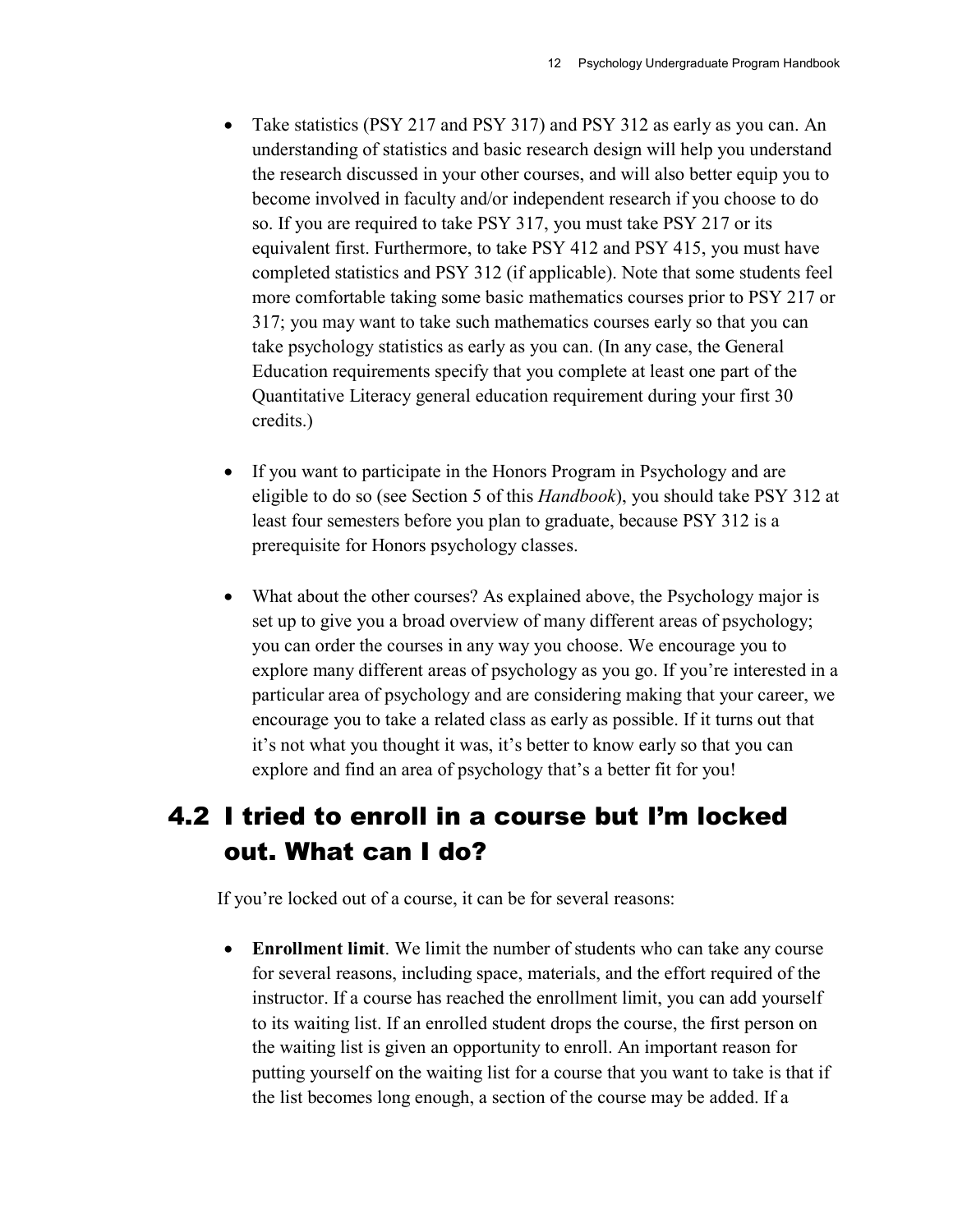particular course section that you want to take has reached its enrollment limit, you might see whether there is another section, or try to register for the course in another semester. Instructors cannot override enrollment limits in a way that bypasses students already on a waiting list.

- **Prerequisites**. Most of our courses require that you have taken PSY 101, and some courses require that you have taken PSY 217, PSY 317, or PSY 312. The registration system will not let you register for a course that has a prerequisite if you have not completed the prerequisite. (Note that the registration system treats in-progress courses as if you have completed them; for example, even if you have not completed PSY 317, you may register for PSY 412 for a spring semester as long as you have also registered for PSY 317 for the fall. In other words, the registration system assumes that you will successfully complete courses for which you have registered.) If you're prevented from taking a course because you have not completed the prerequisite, you should take the prerequisite because we believe that the prerequisites are necessary for success in the courses that have them (and instructors of those courses assume that students have completed the prerequisites). If you believe that you should be an exception to our carefullythought-out rules, you may ask the instructor to waive the prerequisite and give you permission to register. The instructor has the right to refuse this request.
- **Campus**. The Department of Psychology has partnerships with Lakeland and Lorain County Community Colleges. These partnerships are designed to permit students to complete the requirements of a CSU psychology BA by taking courses on the Lakeland and LCCC campuses or online. For some of our online courses, registration priority is given to partnership students. As the start of the semester approaches, we look closely at enrollments for those courses. If it looks like the course won't fill up with Partnership students, we may open it up to all CSU students. Thus, you may want to keep checking CampusNet to see if you can enroll in these courses.
- **Some classes don't allow registration using the online registration system**. Registration for some courses (e.g., PSY 390, 396) requires consent of the instructor or the department. For some of these courses, registration happens after the semester starts. For any such course, you should contact your instructor ahead of time, make sure that you both agree that you'll be enrolled in the course, and be patient.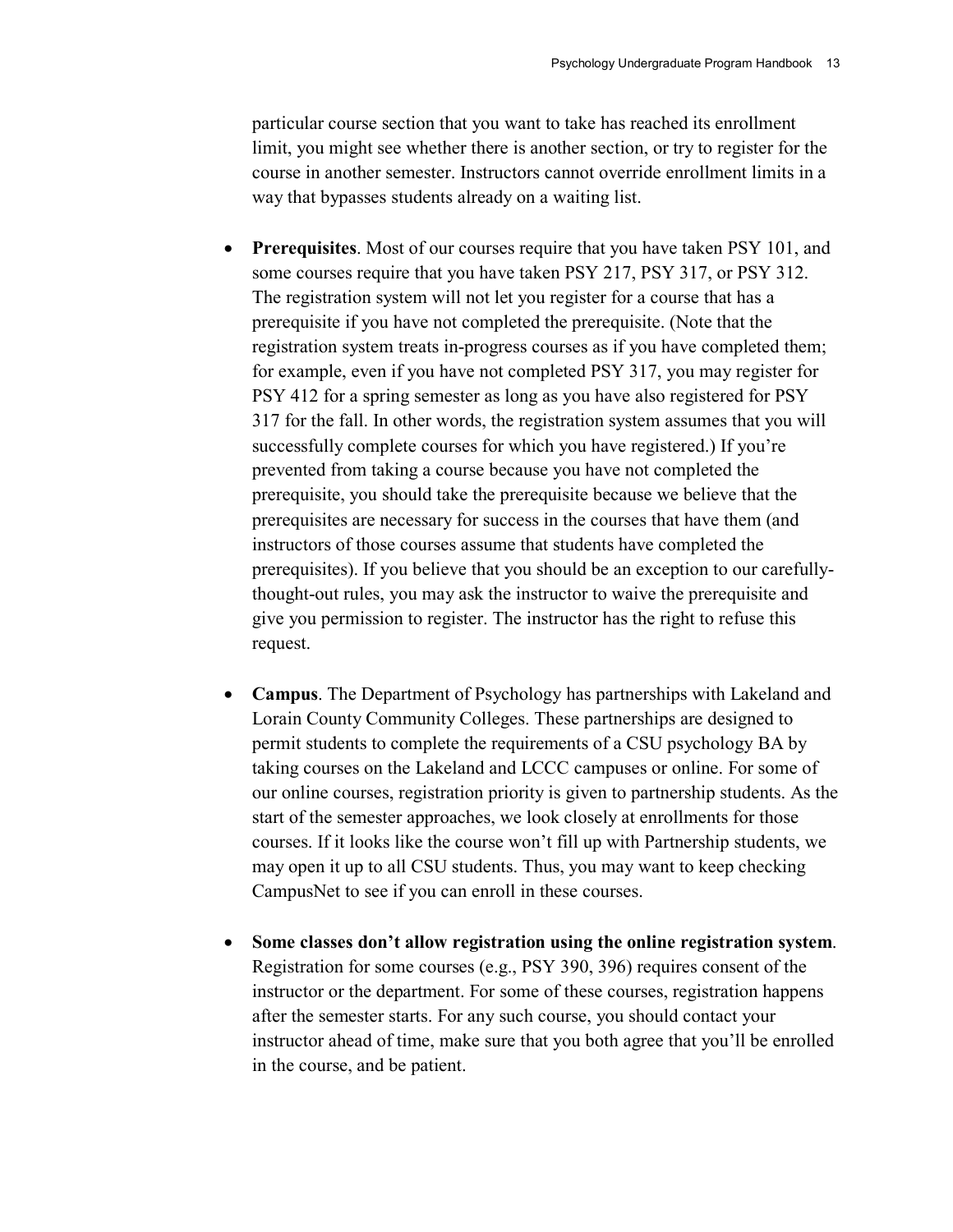### <span id="page-19-0"></span>4.3 What are some frequent problems that students encounter, and what could have been done to avoid them?

Most students are able to devise and complete a major program in psychology without problems. However, we have compiled a list of problems that students sometimes encounter and our advice on how to avoid them.

- **Waiting too long to take statistics and/or research methods courses**. To take our capstone courses (PSY 412 and 415), you must have completed the statistics course(s) and, depending on your requirements, research methods. You should make sure that you complete PSY 317 and PSY 312 at least a semester before the semester you plan to graduate so you can take the capstone course in your last semester.
- **Missing a "Core" course**. Remember that, regardless of your catalog rights, you need to have at least one course in each core area specified for your catalog, and students on the Fall 2014 (or later) catalogs need at least two courses in one of the core areas. The cores are intended to make sure you are exposed to a broad range of psychology topics. We do not grant exceptions to this requirement, so make sure you get all of the Cores you need!
- **Missing a "WAC in Major" course**. At least one of the WAC courses that you take to fulfill the WAC Gen Ed requirement must be in your major. In Psychology, the approved WAC courses are 412, 415, and 498H. Transfer students must pay particular attention to this requirement: You may have taken a course at another university that is similar enough to PSY 412 that the Department of Psychology treats it as PSY 412. However, this applies only to the content of the course: It does not satisfy the WAC requirement, because all approved WAC courses must be completed at CSU. So, if you took a 412-like course at another college or university and we count it as equivalent to PSY 412, you must take some other WAC course (i.e., PSY 415 or PSY 498H) to fulfill the "WAC in major" requirement.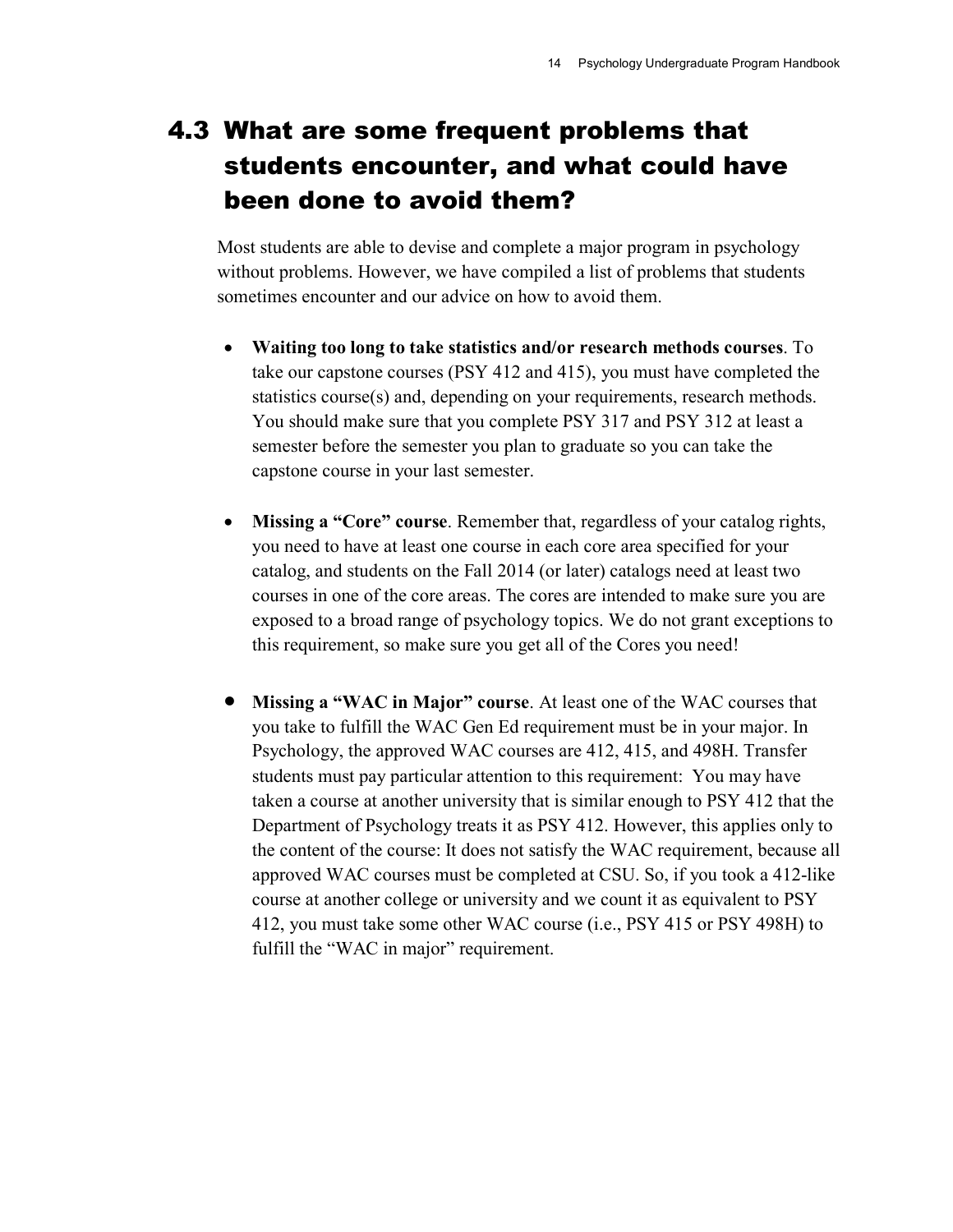### <span id="page-20-0"></span>4.4 Some of these courses seem different from the others. What are they all about?

#### <span id="page-20-1"></span>4.4.1 What is the difference between PSY 217 and PSY 317?

PSY 217 covers descriptive statistics and PSY 317 covers inferential statistics. Both types of statistics are required of Psychology majors.

Note that the current General Education requirements specify that a student must take at least one Quantitative Literacy course within the Mathematics and Statistics department. If you have not yet taken a course in the Mathematics and Statistics department, you may consider taking STA 147, which satisfies the PSY 217 requirement. After successfully completing STA 147, you would then take PSY 317.

#### <span id="page-20-2"></span>4.4.2 What is PSY 200?

PSY 200 (A Major's Guide to Psychology at CSU) is a 1-credit course designed to help you fit in with both the CSU Department of Psychology as well as with a career in Psychology. Students in this course learn about the requirements of the major, the faculty in the department and their research interests, and possible employment and graduate school pathways. If you have Fall 2018 or more recent catalog rights you are required to take this course, and we recommend that you do so as soon as you can in order to reap the most benefit from the course. If you have older catalog rights you are not required to take this course, but we still encourage you to do so as we think you'll still find it helpful.

#### <span id="page-20-3"></span>4.4.3 What is PSY 391?

PSY 391 (Internship Experience) is an independently arranged, variable credit course in which students participate in an internship with an organization external to CSU. The full procedures and details can be found at [https://sciences.csuohio.edu/psychology/internship-opportunities-in](https://sciences.csuohio.edu/psychology/internship-opportunities-in-department-psychology)[department-psychology](https://sciences.csuohio.edu/psychology/internship-opportunities-in-department-psychology) . Students are responsible for locating a suitable internship opportunity and securing the participation of a supervising faculty member. In order for the internship to receive PSY 391 credit, it needs to be related in some way to the field of psychology.

#### <span id="page-20-4"></span>4.4.4 What are PSY 396 and 397?

PSY 396 (Independent Study) and PSY 397 (Neuroscience Independent Study) are independently arranged courses in which any of a wide variety of projects may be completed (obviously, PSY 397 needs to deal with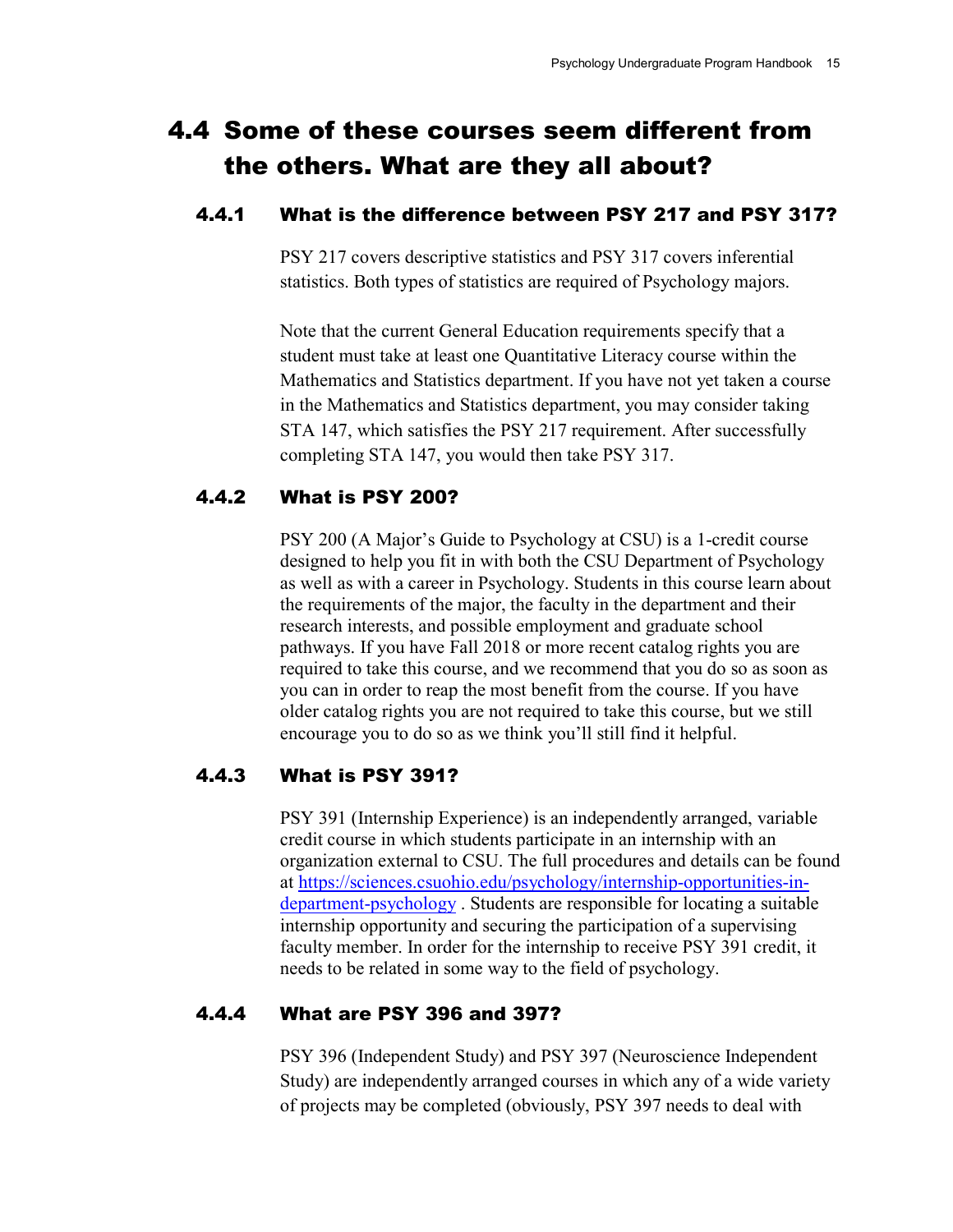neuroscience in some way – this is the only difference between 396 and 397). All involve working with a Psychology professor to learn things you didn't learn in other classes. For instance, one type of Independent Study may involve choosing a particular topic of interest to you, and working with the professor to read books or journal articles to enhance your knowledge of the topic. Another type of project might involve working in a professor's research laboratory, collecting or analyzing data, or writing reports for publication.

Registration for this course is different from registration for most other courses. To enroll in PSY 396 or 397, you must approach professors and ask if they are willing to work with you on an independent study. It doesn't matter whether the professor is listed as an instructor of PSY 396 or 397 in CampusNet – we add a course for any instructor whenever it's needed. If the instructor agrees, you'll need to pick up a PSY 396 or 397 form in the Department of Psychology office (UN 715). You and the professor will complete the form, after which you'll return it to the office. We can then create permission for you in CampusNet, after which you may log in and register for the course.

The number of credits you may earn in PSY 396 or 397 depends on the extent of the project. You should discuss this with your professor when arranging the details of the project.

How do you know which professors to ask? One way would be to find professors whose classes you've found interesting, and with whom you've gotten along well. You can build on that relationship in your independent study. Another way would be to find a professor whose research interests match yours. You can find the research interests on the department's website (click on "Faculty Directory"). Read through the interests and contact those professors whose interests seem to match your own.

#### <span id="page-21-0"></span>4.4.5 What is the difference between PSY 412 and PSY 415?

First, the similarities: Both courses fulfill the department's Capstone requirement. Both courses fulfill a WAC requirement. Both courses require both PSY 317 and PSY 312 as prerequisites (although PSY 415 also requires the completion of courses from all four course areas).

Now on to the differences: PSY 412 takes what you've learned in statistics and research methods and extends it by giving you in-depth training on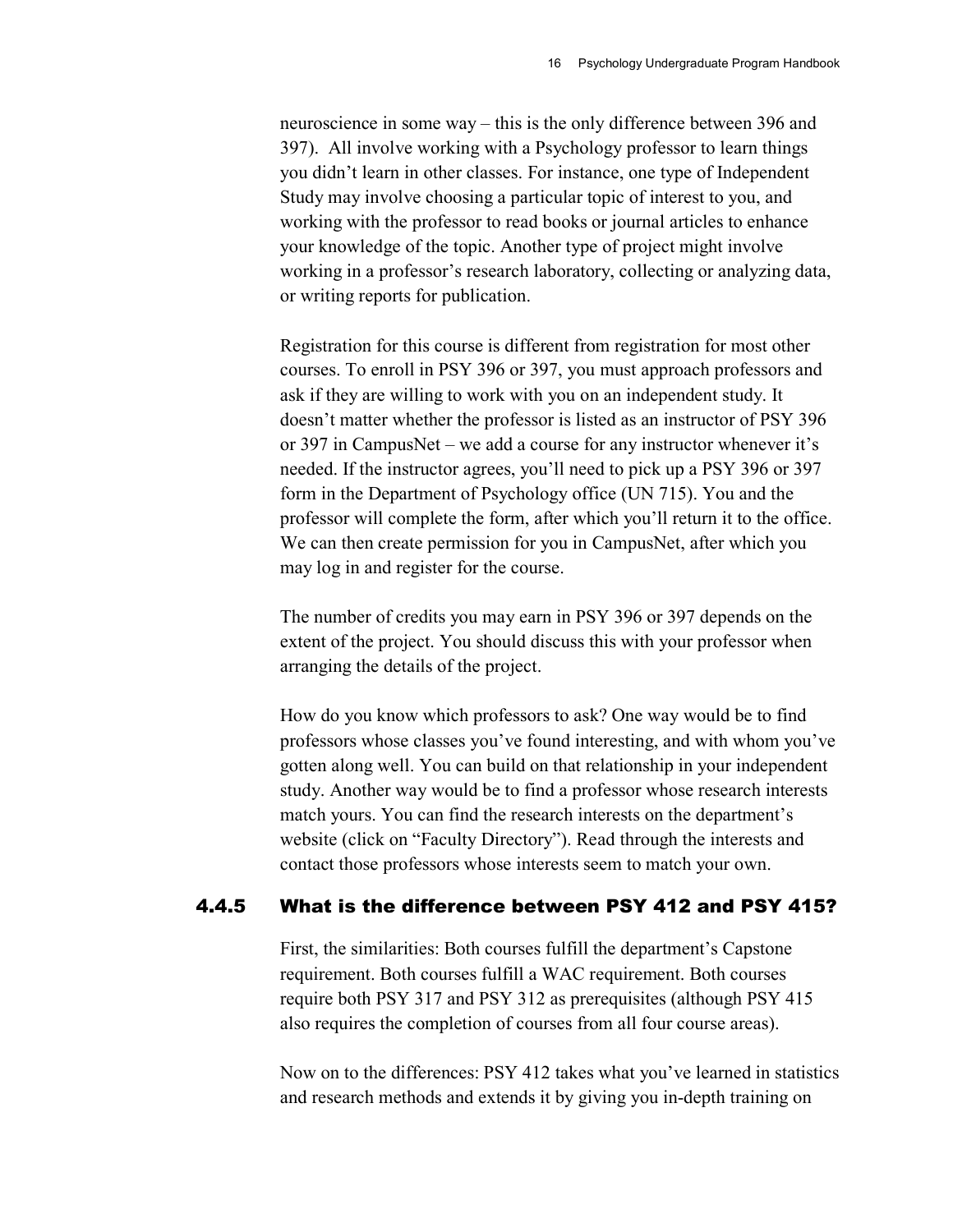conducting research. In this class you would (among other activities) actually collect data, analyze them, and write up the results as though you were going to submit them to a psychological journal.

In contrast, PSY 415 takes what you've learned in statistics and research methods and extends it by giving you in-depth training designed to make you a critical consumer of psychological research. Among other assignments, you would read about research from journal articles and popular press reports, critiquing the information and deciding whether and how it should be used.

All psychology majors need to take at least one of these courses while at CSU. If you take both courses at CSU, they can both count as WAC courses, and the 'extra' course can count toward the overall number of credits you need in psychology.

#### <span id="page-22-0"></span>4.4.6 What is PSY 499?

PSY 499 (Exit Evaluation) consists of two parts: One part is a multiplechoice test of your knowledge of all aspects of Psychology. It differs from a traditional test in that it's not used to evaluate you -- it evaluates the Department of Psychology instead. Furthermore, your performance on the test will not affect your grade – you pass PSY 499 merely by taking the test. Instead, the Department of Psychology looks at your scores, as well as the scores of other students graduating with you, so that we can track our own performance from semester to semester. For instance, if we see that student scores are improving in a particular area, we know that we're increasing the quality of our education in the related class. The second part is a survey that we use to help us improve our program for undergraduate students.

You should register for PSY 499 in your last semester. Then, visit the class' Blackboard website to take the exam and survey.

### <span id="page-22-1"></span>4.5 Do you have internships in Psychology?

Yes, we do! PSY 391 (Internship Experience) is an independently arranged, variable credit course in which students participate in an internship with an organization external to CSU. The full procedures and details can be found at [https://sciences.csuohio.edu/psychology/internship-opportunities-in-](https://sciences.csuohio.edu/psychology/internship-opportunities-in-department-psychology)

[department-psychology](https://sciences.csuohio.edu/psychology/internship-opportunities-in-department-psychology) . Students are responsible for locating a suitable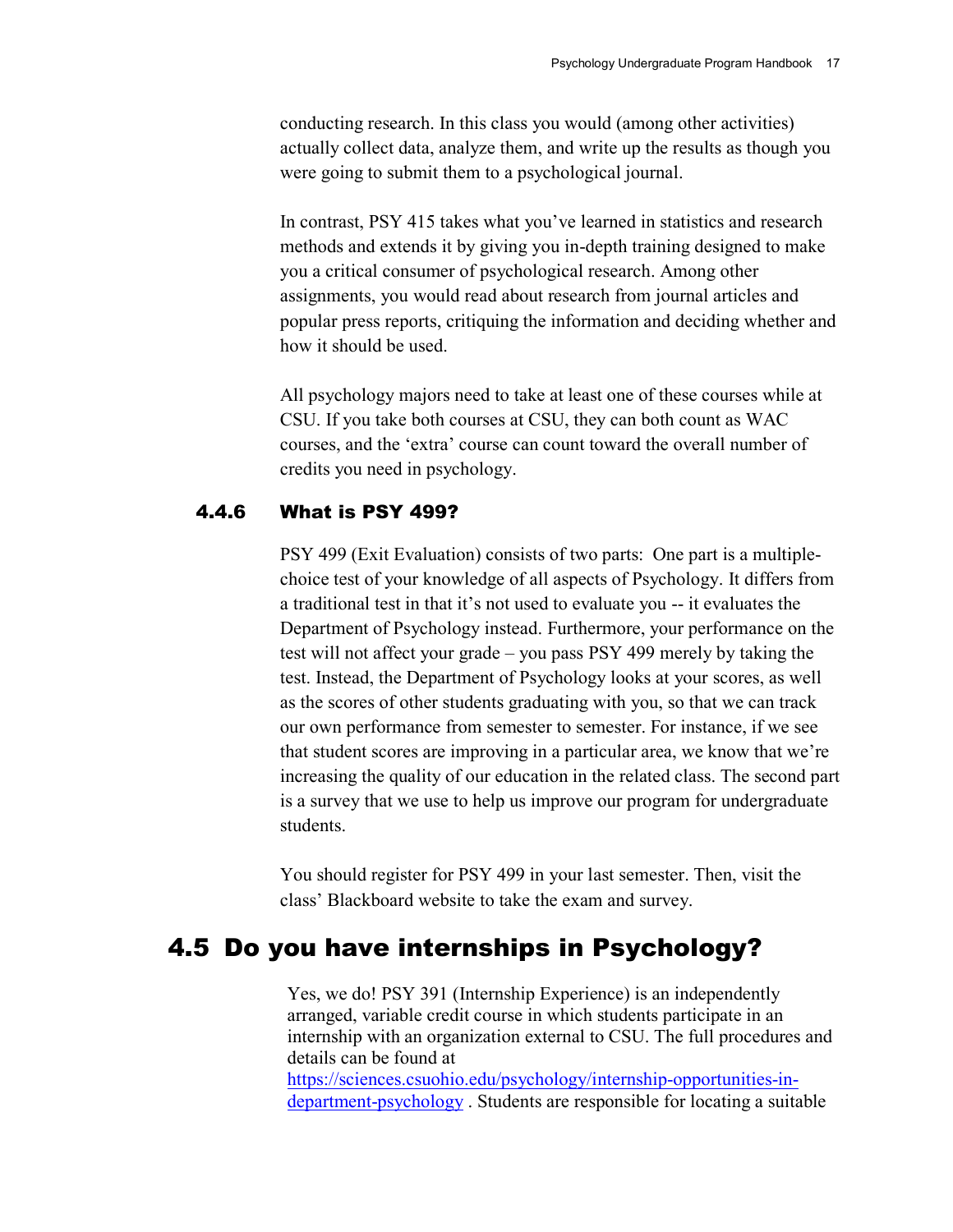internship opportunity and securing the participation of a supervising faculty member. In order for the internship to receive PSY 391 credit, it needs to be related in some way to the field of psychology.

### <span id="page-23-0"></span>4.6 I'm a transfer student. What's special about me?

If you have transferred to CSU from another university you may find your situation to be a little different from those of other students. Below, we've documented a few things that might help you:

- When you look at your transcript or Degree Audit on CampusNet, you might find that one or more psychology courses are not treated as satisfying the CSU requirements you think they should satisfy. As explained in Section 3.3 of this *Handbook*, this may be because we have not yet evaluated the course (or courses). If you find this to be the case, follow the procedures outlined in Section 3.3.
- CSU has rules related to 'residency,' which refers to how many credits you need to take at CSU. If you are a PSY major and your requirements are specified in a catalog dated Fall 2014 or newer, you must complete at least 18 Psychology credits at CSU. Furthermore, if your requirements are specified in a catalog dated Fall 2016 or newer, 12 of those 18 credits must be upper division. Therefore, even if you've met all of the Core and Elective requirements, you may find that you need to take additional courses to satisfy the residency requirement. If you are a PSY minor, you are required to take at least nine credits through CSU.
- In addition to Psychology residency requirements, there are overall University residency requirements, and other rules that specify requirements that depend on the number of credits you transfer to CSU (such as how many WAC courses you need to take). To find out about these, you should speak to an advisor in the COSHP Advising Office. To make an appointment with COSHP Advising, you should use Starfish (under "My Success Network," select "COSHP Staff". For more information about COSHP advising, you may call (216) 687-9321 or visit the COSHP Advising website at

[http://www.csuohio.edu/sciences/dept/advising/advisingstaff.html.](http://www.csuohio.edu/sciences/dept/advising/advisingstaff.html)

Alternatively, if applicable you can schedule an appointment with Honors or Athletic advising (etc.) through Starfish.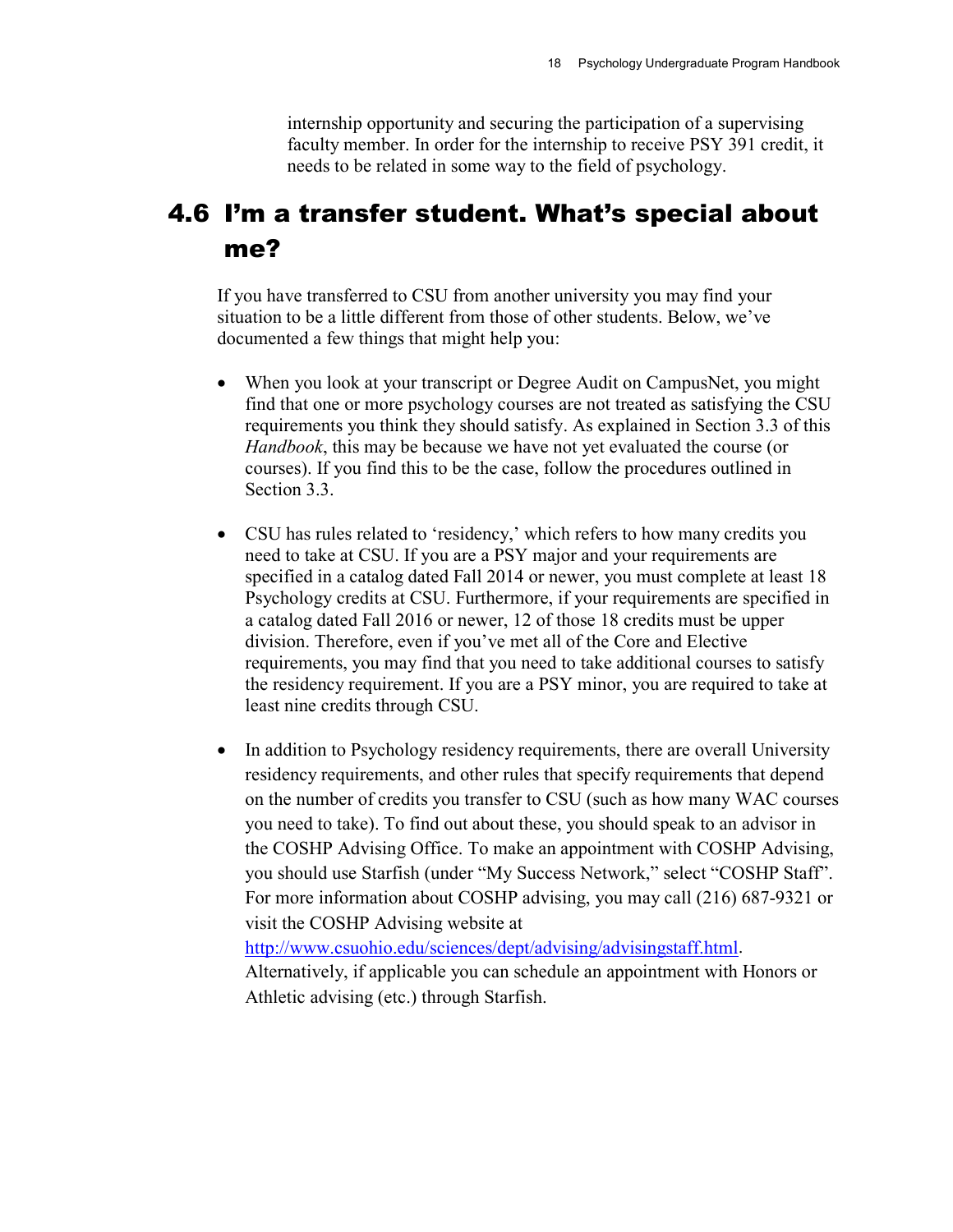### <span id="page-24-0"></span>4.7 I'm a Partnership student. What's special about me?

If you are a student in either our LCCC or our Lakeland partnership, you may find your situation to be a little different from those of other students. Below, we've documented a few things that might help you:

- If you're a Lorain County Community College or Lakeland Partnership student, your advising (including for major courses) may be done by your COSHP Advisor. Additionally, CSU faculty might be available on these campuses for appointments or drop-ins. You should check the schedule of faculty office hours on the department website and look for "LCCC Campus" or "Lakeland Campus." If none of the available appointment times work for you, contact the Department of Psychology office [\(psych.advising@csuohio.edu;](mailto:psych.advising@csuohio.edu) 216-687-2544) to arrange an alternative appointment time.
- CSU has rules related to 'residency,' some of which apply to partnership students in the same way they apply to students who transfer to CSU from institutions with which CSU does not have partnerships. These rules refer to how many credits you need to take at CSU. If you are a PSY major and your requirements are specified by the Fall 2014 or a newer catalog, you must take at least 18 credits of CSU Psychology courses. Furthermore, if your requirements are specified in a catalog dated Fall 2016 or newer, 12 of those 18 credits must be upper division. Therefore, even if you've met all of the Core and Elective requirements, you may have to take additional courses to satisfy the residency requirement. If you are a PSY minor, you are required to take at least nine credits through CSU.
- LCCC Partnership students should be aware of several unique issues:
	- Statistics: PSYH 271 will count as satisfying the PSY 317 requirement. If you have completed PSYH 271, you need not take PSY 217. Instead, you should talk to a COSHP Staff advisor or a Department of Psychology advisor about a substitution.
	- Research Methods / Capstone:
		- a. You may complete the research methods sequence in one of the following ways:
			- i. Take LCCC's PSYH 272 at LCCC to satisfy the PSY 312 requirement, and CSU's PSY 415 to satisfy the Capstone / WAC requirements.
			- ii. Take CSU's PSY 312 and PSY 412.
			- iii. Take CSU's PSY 312 and PSY 415.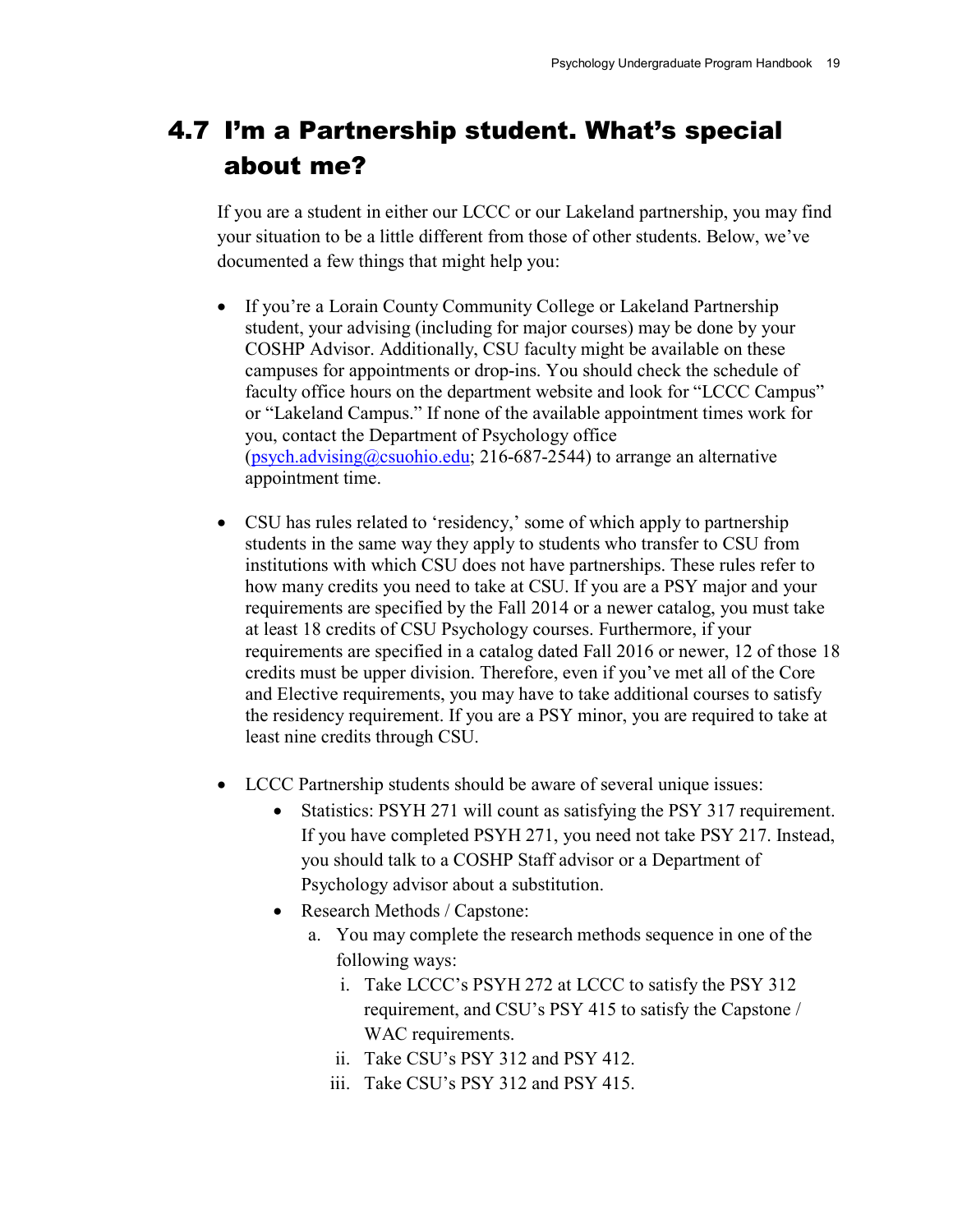- iv. Other options may be available. Speak to a Department of Psychology advisor for more information.
- b. Students who plan to apply to graduate school should get as much research training and experience as they can. One way that LCCC students can acquire such experience is by taking LCCC's PSYH 277, which we will count as a psychology elective.
- In addition to Psychology residency requirements, there are overall University residency requirements and other rules that specify requirements that depend on how many credits you transfer (such as how many WAC courses you need to take). To find out about these, you should speak to an advisor in the COSHP Advising Office. To schedule an appointment you should use Starfish (under "My Success Network," select "COSHP Staff". For more information about COSHP advising, you may call (216)687-9321 or visit the COSHP Advising website at [http://www.csuohio.edu/sciences/dept/advising/advisingstaff.html.](http://www.csuohio.edu/sciences/dept/advising/advisingstaff.html)

### <span id="page-25-0"></span>4.8 I do not believe that my instructor gave me a fair grade. What should I do?

First, please keep in mind that instructors do everything they can to assign grades fairly. This does not mean that instructors always give out high grades, nor are they expected to. Sometimes students earn lower grades than they expected to earn, and this is not necessarily unfair.

However, sometimes instructors make mistakes. They may, for instance, calculate a grade incorrectly, or they may inadvertently use criteria different from that stated in the assignment or syllabus. In these cases, the first step is for you to discuss the issue with the instructor in a collegial and respectful manner. Approach your instructor one-on-one through email or in office hours to explain your concern. If, after such meetings or emails, you still believe that your grade is incorrect, you should then meet with the Chair of the Department of Psychology (see Section 4.9).

### <span id="page-25-1"></span>4.9 Can I talk to the Chair of the Department of Psychology? If so, how?

Your advisors should usually be your first point of contact with the Department of Psychology (see Section 3). However, if you feel that you need to meet with the Chair, visit [https://www.csuohio.edu/sciences/psychology/meeting-request-with](https://www.csuohio.edu/sciences/psychology/meeting-request-with-psychology-chair)[psychology-chair](https://www.csuohio.edu/sciences/psychology/meeting-request-with-psychology-chair) to request a meeting.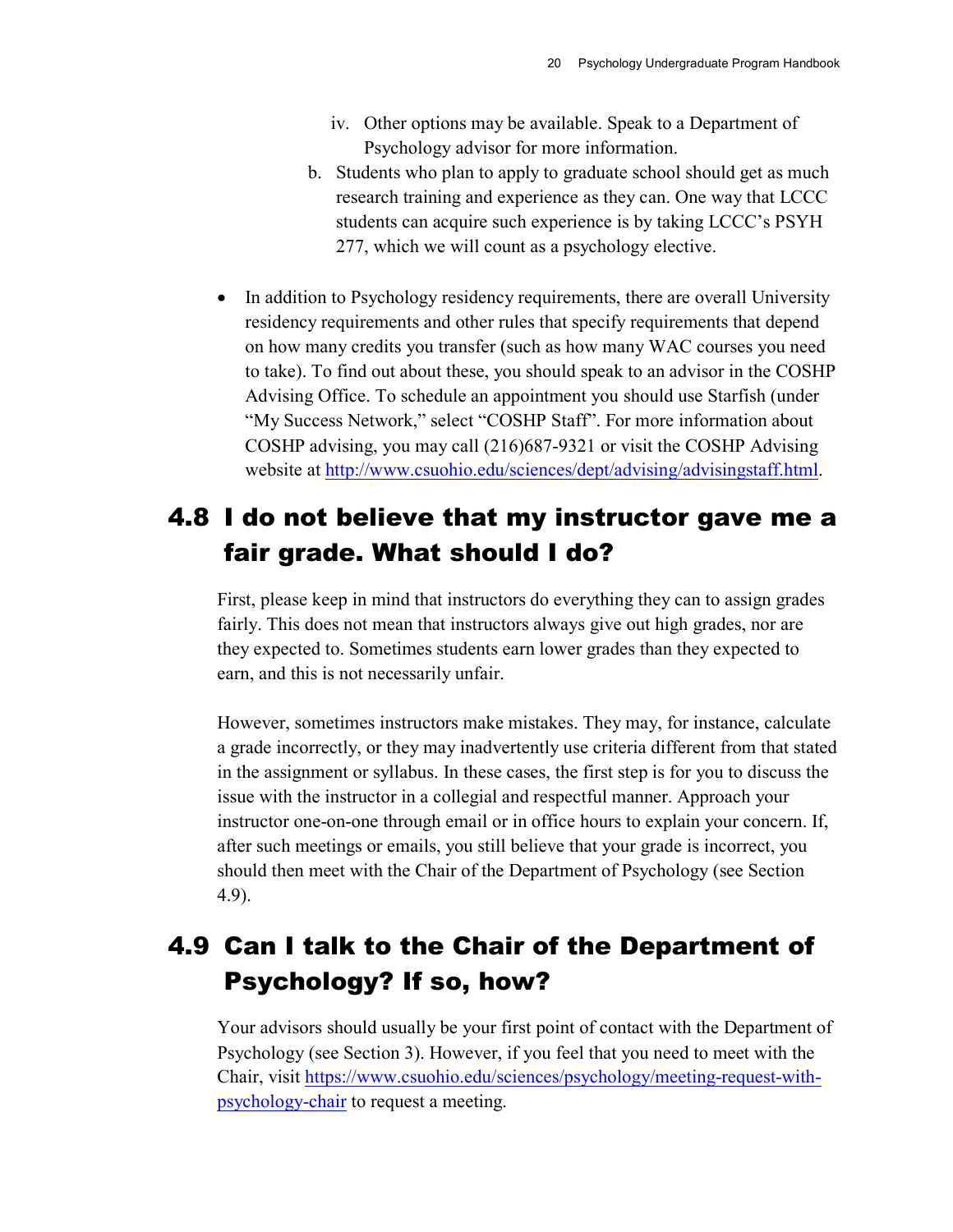### <span id="page-26-0"></span>4.10 How can I stay connected with the Department of Psychology?

There are several ways to keep current with CSU's Department of Psychology.

First, we recommend that you visit our website regularly [\(https://www.csuohio.edu/sciences/psychology/psychology\)](https://www.csuohio.edu/sciences/psychology/psychology). We will frequently post departmental news, advising information, etc. Additionally, we will soon be posting biographies and videos of current faculty and instructors.

Second, you should consider joining one or more of our undergraduate student organizations. Check out [https://sciences.csuohio.edu/psychology/student](https://sciences.csuohio.edu/psychology/student-organization-1)[organization-1](https://sciences.csuohio.edu/psychology/student-organization-1) for full details, but we provide a brief description of each organization below:

- The Collegiate Neuroscience Association (CNA) strives to be an educational and informational platform for undergraduate and graduate students on Cleveland State University's Campus. Members of the CNA will be exposed to various facets of neuroscience to better equip them to explore the vast magisterium that neuroscience has to offer. In addition, the CNA vows to provide information about research engagement, graduate school preparation, conference participation, holding a human brain, and other components of successful and holistic interaction with the field of neuroscience.
- Psi Chi (also see Section 5.3) is the National Honor Society in Psychology, founded in 1929 for the purposes of encouraging, stimulating, and maintaining excellence in scholarship, and advancing the science of psychology. Membership is open to graduate and undergraduate students with a declared psychology major or minor and who have completed at least 3 semesters of full-time college coursework. Undergraduate students must also have a minimum 3.0 grade point average (GPA) in Psychology courses and have earned a cumulative GPA that is in the top 35% of their graduating class (Usually higher than 3.3).
- The Psychology Club is an all-inclusive psychology organization committed to engaging its members and the university's Psychology Department in meaningful experiences related to the discipline. Membership is open to graduate and undergraduate students with an interest in psychology. Prospective members do not need to be pursuing a degree in psychology. Members of the Psych Club will learn about the different subdisciplines of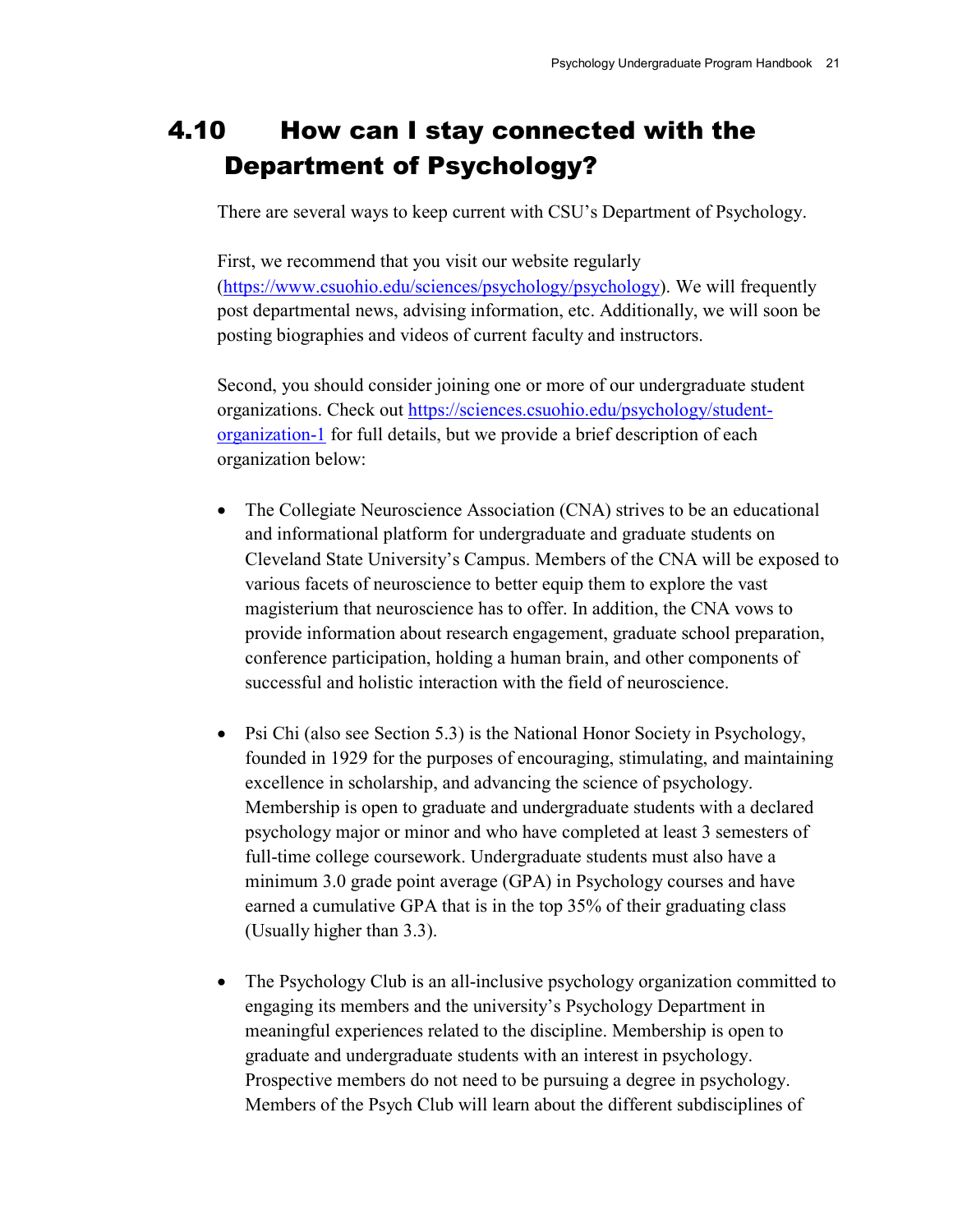psychology to better prepare them to explore the many opportunities that the field has to offer. In addition, the Psych Club provides information and resources pertaining to research engagement, graduate school preparation, conference participation, undergraduate involvement, podcast interviews, and other activities and opportunities that are related to psychology.

Third, please follow us on social media. Our Facebook page can be found at [https://www.facebook.com/Department-of-Psychology-Cleveland-State-](https://www.facebook.com/Department-of-Psychology-Cleveland-State-University-112074615506579/)[University-112074615506579/](https://www.facebook.com/Department-of-Psychology-Cleveland-State-University-112074615506579/) and our Twitter handle is @PSYCSU1.

## <span id="page-27-0"></span>5 What can you tell me about the Psychology Honors Program and Honors Societies?

### <span id="page-27-1"></span>5.1 What is the Psychology Honors Program?

The Psychology Honors Program is particularly appropriate for psychology majors with strong academic records who want additional exposure to the research process. Graduation with Honors in Psychology reflects a student's independence, commitment to the field, and expertise in a specialized area. Completion of the program may be advantageous to students applying to graduate or professional programs. In past years, honors students have presented their research at regional and national research conferences.

Psychology Honors differs from University Scholars and University Honors, although there may be overlapping coursework. You do not need to be a University Honors or University Scholars student to be a Psychology Honors student. If you are a University Honors or University Scholars student, check with the Honors College to see how best to integrate Psychology Honors into your requirements.

Every student in the program registers for Psychology 495H: Honors Seminar in the Spring semester of the year prior to graduating: One of the goals of this course is to develop a research proposal. Each student must then choose one of two options to complete the program:

1. Thesis option. After completing PSY 495H, students following this track complete PSY 497H and PSY 498H. In this track, students work one-on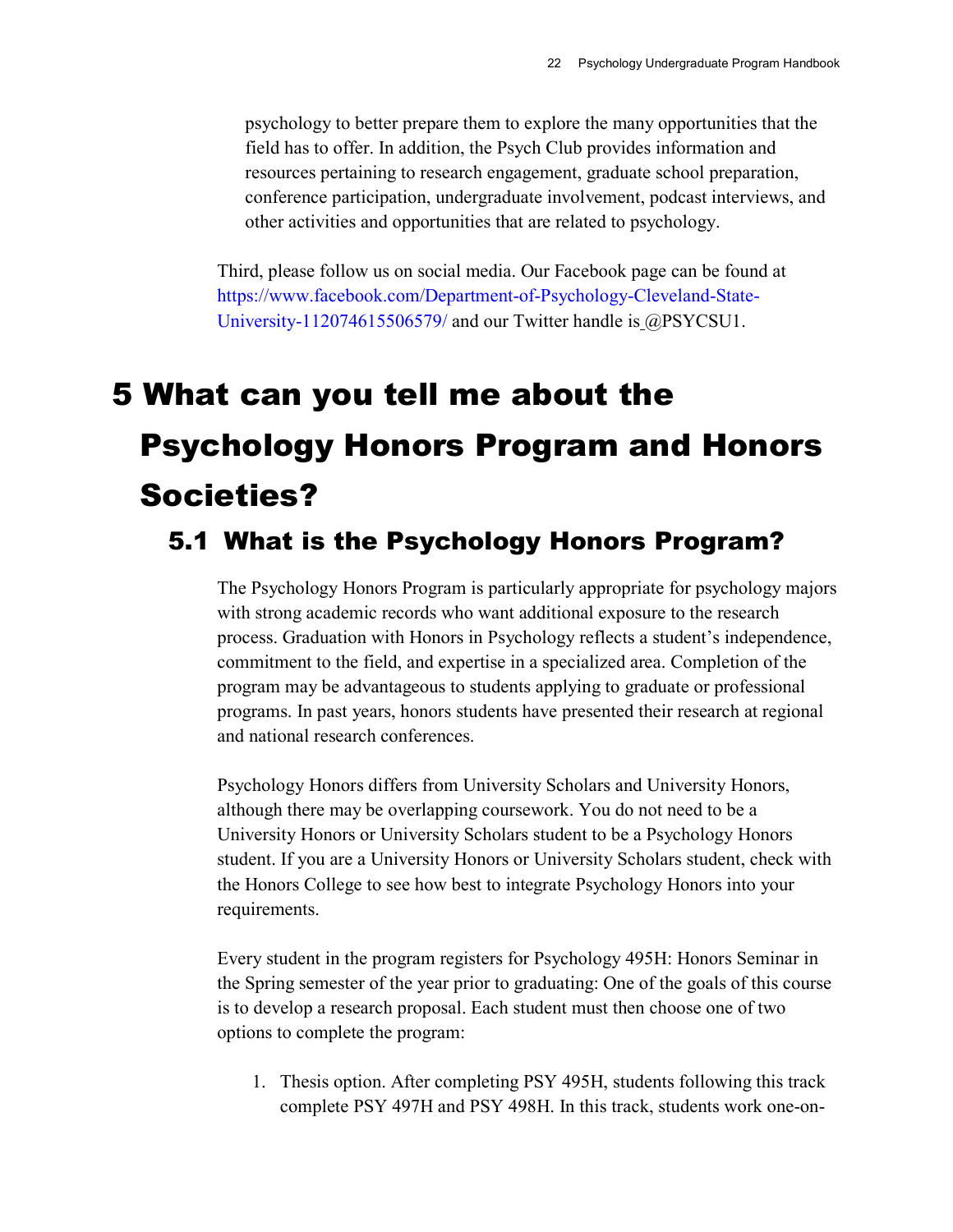one with a professor to complete and defend the research project developed in PSY 495H. Note that PSY 498H is both a WAC and a Capstone course.

2. Non-thesis option. After completing PSY 495H, students following this track complete 6 credits of graduate-level coursework. Students in this track, like all other psychology majors, will be required to complete either PSY 412 or PSY 415 in order to satisfy their Capstone requirement.

### <span id="page-28-0"></span>5.2 How do I become a Psychology Honors Student?

If you are in the University Honors or Scholars program, you are already a Psychology Honors student.

If you are not in either of these programs, you may apply for admission to the department honors program: To be admitted, your GPA must be at least 3.3 and you must have completed PSY 317 (or equivalent) and PSY 312. (If you have completed PSY 317, you may ask the instructor of PSY 495H for permission to enroll in PSY 312 in spite of your not having completed PSY 312. If he or she approves, you would take PSY 312 concurrently with PSY 495H).

If you are interested in this program, have the required GPA, and have completed the required prerequisite courses, you should print an application from the Department of Psychology website, fill it out, and submit it before the deadline near the end of the Fall semester. Note that meeting the prerequisites does not guarantee admission into the program. You will find out about your application before the end of Finals Week. (If you are admitted through this mechanism, you will be given permission to register for PSY 495H and will have to organize your spring schedule to accommodate this course.)

### <span id="page-28-1"></span>5.3 What is Psi Chi?

Psi Chi is the National Honor Society in Psychology, founded in 1929 for the purposes of encouraging, stimulating, and maintaining excellence in scholarship, and advancing the science of psychology. Membership is open to graduate and undergraduate students with a declared psychology major or minor and who have completed at least 3 semesters of full-time college coursework. Undergraduate students must also have a minimum 3.0 grade point average (GPA) in Psychology courses and have earned a cumulative GPA that is in the top 35% of their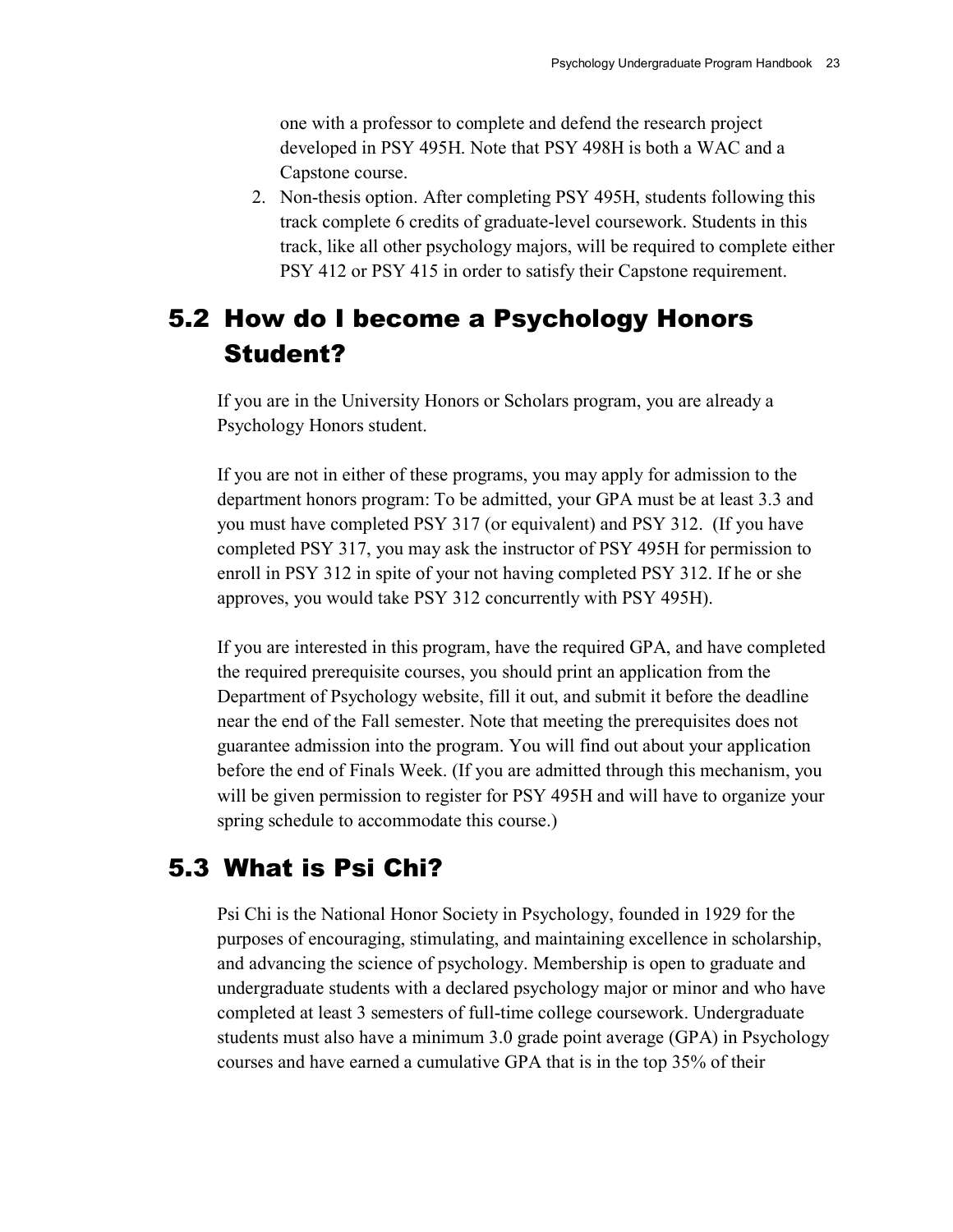graduating class (Usually higher than 3.3). Interested students can find an application at<https://sciences.csuohio.edu/psychology/student-organization-1> . Although applications will be accepted at any time, the due date for Fall Induction is October 15 and for Spring Induction is March 1. Applications will be retained by the faculty advisor and re-reviewed each semester if one is not immediately eligible. If qualified, students will then complete the online international application and pay a one-time lifetime membership fee. Psi Chi is a member of the Association of College Honor Societies and is an affiliate of the American Psychological Association (APA) and the American Psychological Society (APS). Psi Chi is a national honors society for psychology students. At CSU, it's a student-run organization that arranges many different kinds of psychology-related activities during the year.

## <span id="page-29-0"></span>6 I think I want to go to graduate school in psychology. How does that work?

It's great that you're thinking about graduate school in psychology. Although an undergraduate psychology degree can prepare you to work in various occupations, the actual 'practice' of psychology usually requires at least a master's degree. Thus, many psychology majors who want professional careers in psychology consider going to graduate school in psychology as a way to continue in a field that interests them.

Below, we introduce some of what you need to know and think about so that you can make decisions about graduate school in psychology. However, you will have more questions than can be answered here, and we strongly recommend that you work with a psychology professor as you start this process. To connect yourself with an appropriate faculty member, see section 3.4 of this *Handbook*.

### <span id="page-29-1"></span>6.1 What's graduate school like? Is it for me?

That's a hard question to answer, because there are many different types of graduate schools. For instance, some schools emphasize research whereas others emphasize the practice of psychology.

In general, graduate school will probably seem like a combination of school and a job. That is, you'll still be taking classes, but you'll start to cross the line from student to professional. Your classes will have more relevance to your chosen area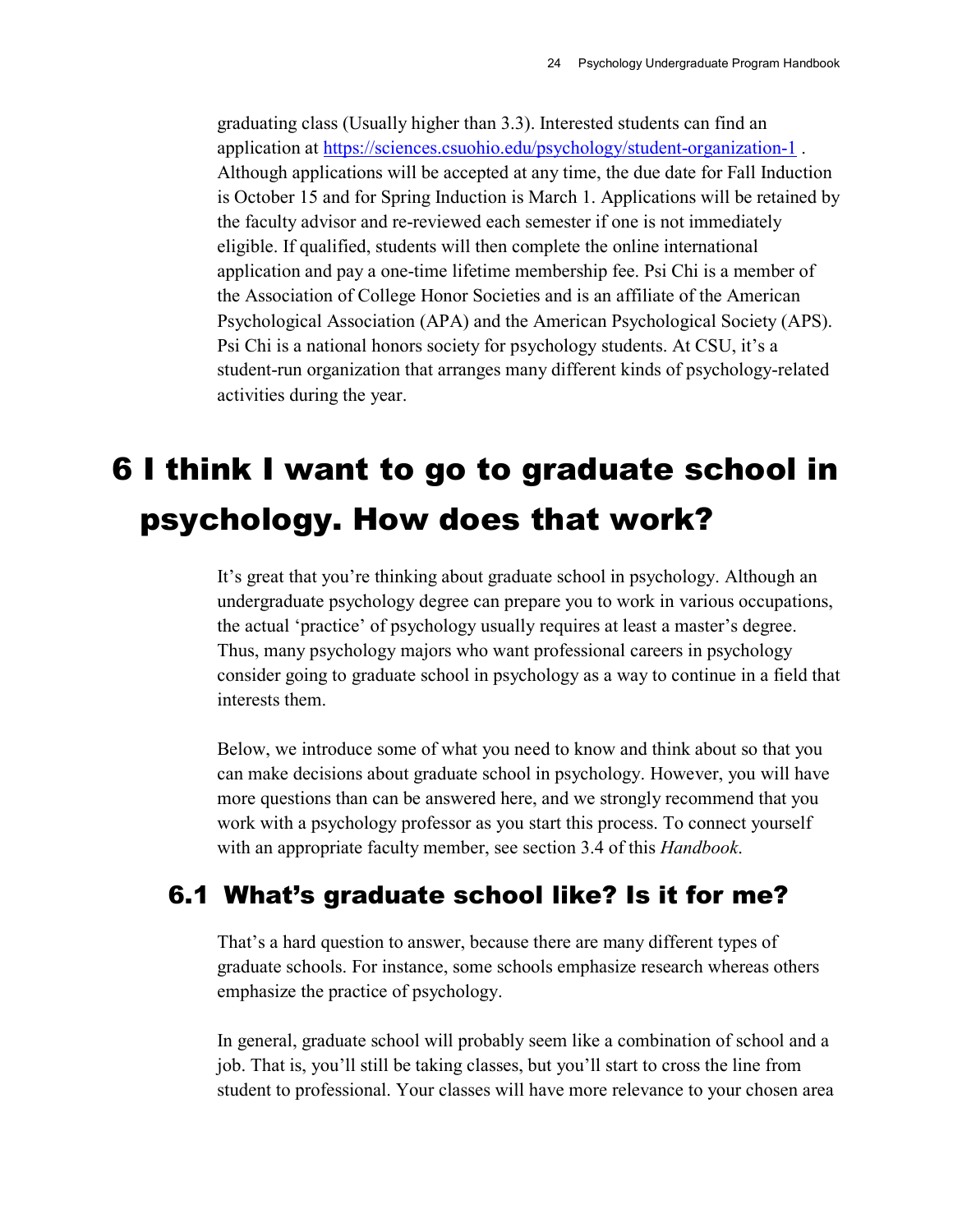of specialty, and class projects will increasingly resemble what you'll do after you graduate. Furthermore, your education will not be confined to just the classes you're taking. In most programs, you'll be expected to be engaged in research or other professional activity outside the classroom – even if it doesn't 'count' for any type of credit.

To find out if graduate school is going to be a good fit for you (and whether particular graduate schools are good fits), we strongly recommend that you work with a psychology professor. To connect yourself with an appropriate faculty member, see Section 3.4 of this *Handbook*.

### <span id="page-30-0"></span>6.2 What are graduate schools looking for?

As discussed above, the wide variety of graduate schools makes it hard to say exactly what each school is looking for. You should definitely do your own research before applying to a particular school. We also strongly encourage you to work with a psychology professor. To connect yourself with an appropriate faculty member, see Section 3.4 of this *Handbook*.

In general, however, most graduate schools are looking for students with characteristics that include:

- **Ability**: Graduate schools want to make sure that you can handle the coursework before you start. Therefore, they'll be looking for some indication of your academic aptitude. They look to three primary sources for this information:
	- **Graduate Record Examination (GRE) scores**. Aptitude tests such as the GRE have been demonstrated to predict success in graduate school. Most graduate schools rely heavily on GRE scores and will use minimum GRE scores as one of their first steps in screening out applicants. Additionally, different programs will emphasize different parts of the GRE, so it's important to do well on all areas of the GRE. Note a recent trend: Some graduate programs have decided to deemphasize the GRE or to make it optional (or to not ask for it at all). Prior to taking the GRE, you should do some research to find out whether the programs you wish to apply to require it.
	- **Grade Point Average (GPA)**. Graduate programs look at how you performed in your undergraduate career as a way to predict how you'll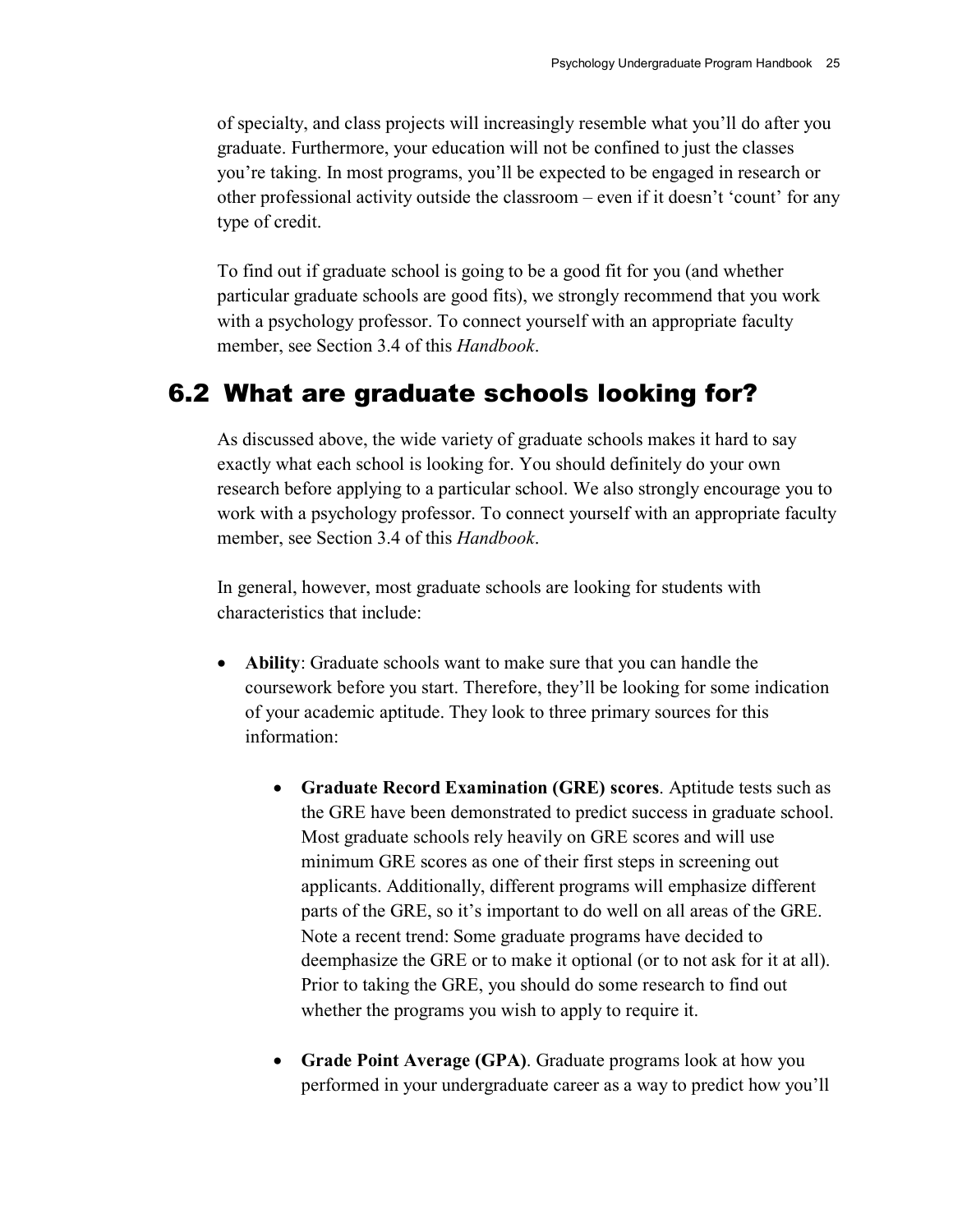do in graduate school. Some programs look at how students have done in particular courses (e.g., PSY 317; PSY 312; PSY 412; PSY 415).

- **Letters of Recommendation**. Applicants frequently ask former instructors to discuss how they did in their courses. A strong letter from a former instructor may be able to explain a low GPA or GRE score, but this does not always work. Often, a faculty member with whom a student has worked on a research project is able to provide a fuller appraisal of a student's competencies than a faculty member who has had the student in a course.
- **Motivation**: Graduate schools want to know that you're truly committed to graduate school. They'll be looking for evidence that you've been involved in psychology and in particular in the area of psychology to which you're applying. Such evidence can include the specific courses you've taken as well as any extracurricular work that you've done (for instance, through independent study or through conducting research with a professor).
- **Fit**: Graduate schools want to know that you're a good fit. Some aspects of fit (such as ability) are discussed above. However, there are some additional aspects of fit that graduate schools may consider:
	- **Fit with graduate school**. Graduate schools want to know that you'll be happy and productive doing the things that graduate students do. Thus, they'll be looking for evidence that you enjoy taking classes, participating in discussions, and also (for many programs) doing research and analyzing data. One good way to demonstrate this kind of fit is by highlighting the research experience you got while an undergraduate. Your undergraduate research experience need not be specific to the particular area you're applying to. For instance, a graduate school in Industrial-Organizational (I-O) psychology might look favorably upon an applicant who has successfully conducted research in Clinical psychology as an undergraduate but who has decided to pursue I-O as a career.
	- **Fit with the particular area of psychology**. Graduate schools want to know that you've given particular thought to the type of psychology that you want to study. They'll be expecting you to describe why the topic is a good fit for you, as well as evidence of your interest in this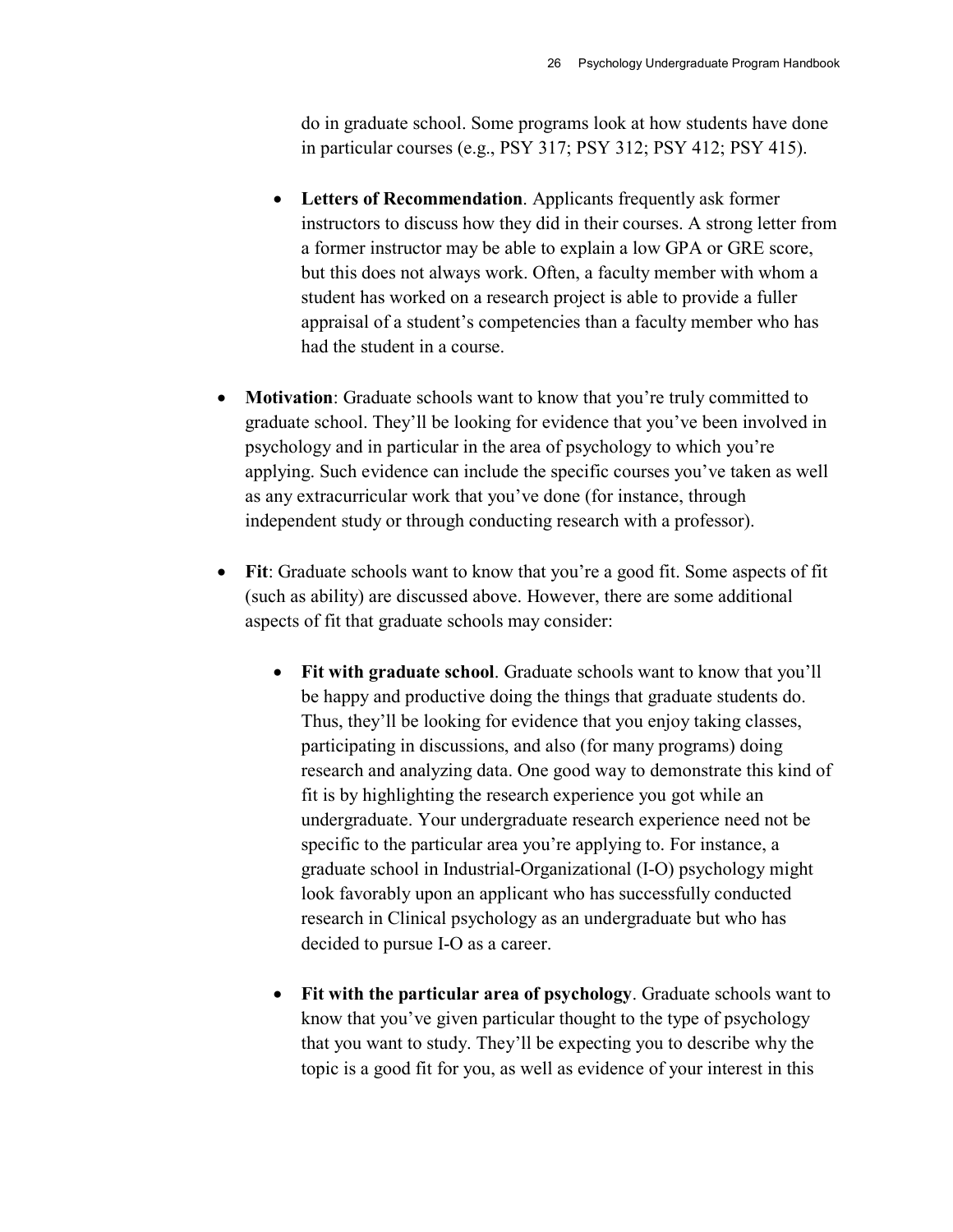area (again, through things like independent study or through conducting research with a professor).

• **Fit with that particular graduate school**. Graduate schools want to know that you've done your homework. If you're truly interested in a particular school and program, you'll be able to say why. Each program will be looking for evidence that you have thought about your fit with that program, and could see yourself working with particular professors on the topics that they're interested in pursuing.

### <span id="page-32-0"></span>6.3 What's the timeline for applying to graduate school?

There's no set timeline for applying to graduate schools. Starting early is recommended because it gives you time to explore options and to prepare the best application. However, as most graduate schools have roughly the same timeline (including the fact that most of them start in the fall and do not admit students in the spring), we can offer a basic timeline below. In the timeline, note that "senior year" refers to the last year that you'll be an undergraduate, even if you'll technically spend more than one year as a senior. Likewise, "junior year" refers to your second-to-last year as an undergraduate.

This timeline assumes that most graduate programs have deadlines in early January. Some graduate programs have deadlines before or after that, so you may need to adjust your own timeline accordingly. (For example, the deadline for applying to the Ohio State psychology Ph.D. program is December 1.)

- Your junior year, or even before: Prepare for graduate school. Several activities can benefit you during this time:
	- Succeeding in your classes.
	- Developing relationships with several individuals (usually professors) who will eventually be able to write strong letters of recommendation on your behalf. While merely participating in class may be useful along these lines, stronger graduate school applicants typically go beyond this – usually through participation in the professors' research programs. You may want to get involved in faculty research (see Section 4.4.4 of this *Handbook*).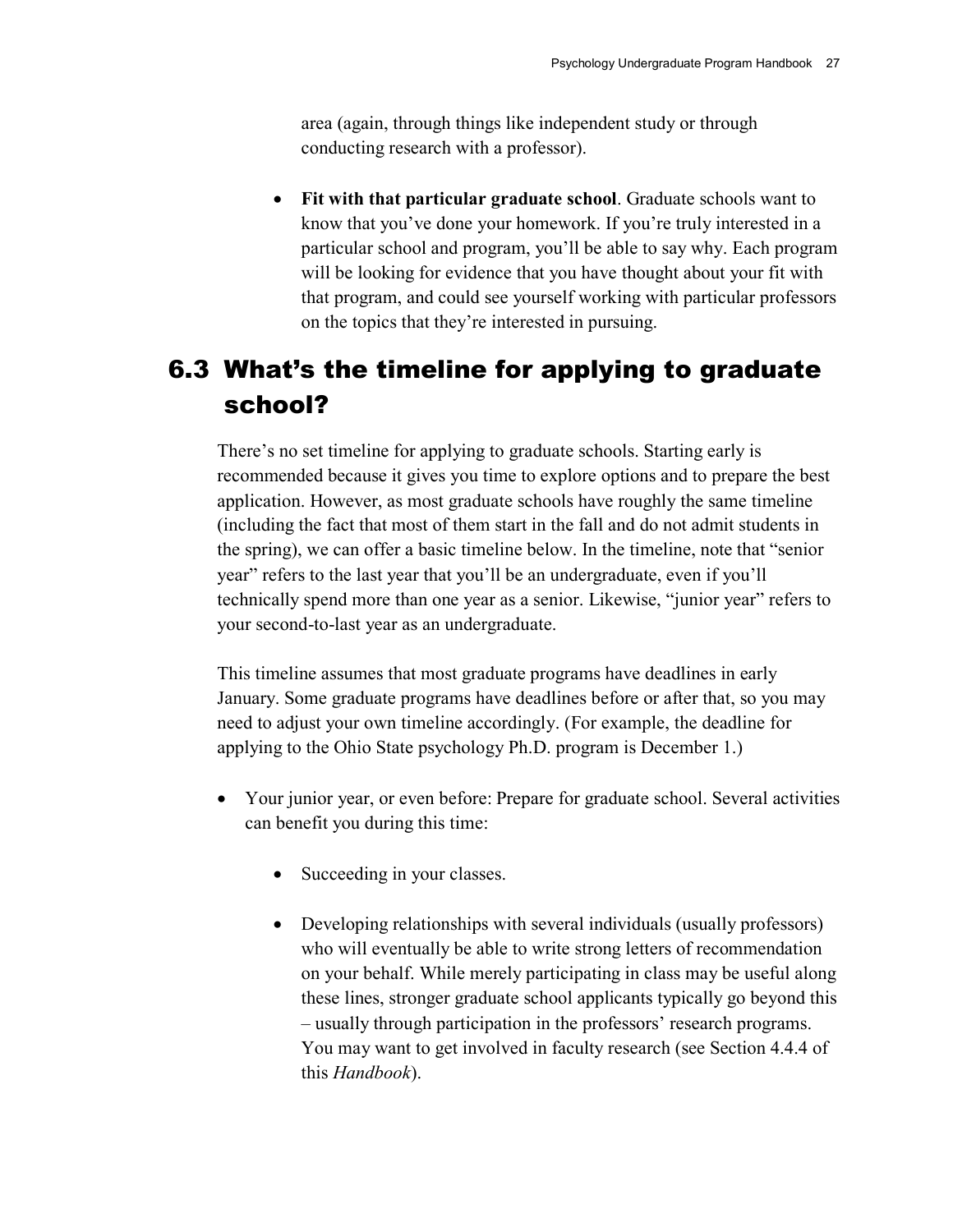- Deciding on a field of graduate study. In graduate school, you'll specialize in a particular area of psychology. This is your time to explore the different areas of psychology and decide on the one that's the best match for your skills and interests. Consider exploring a broad range of undergraduate psychology courses to make sure you're making the right choice.
- Anticipate taking the GRE. Some students benefit from systematic preparation for the GRE; this is best accomplished by allocating a few minutes per day over an extended period (e.g., a year) to answering GRE-type questions. Note a recent trend: Some graduate programs have decided to deemphasize the GRE or to make it optional (or to not ask for it at all). Prior to taking the GRE, you should do some research to find out whether the programs you wish to apply to require it.
- The summer before your senior year:
	- Decide on the schools you want to apply to. See Section 6.4 of this *Handbook* for some guidance.
	- Contact professors and other individuals who might write you strong letters of recommendation. Most graduate programs require two or three letters of recommendation. See Section 6.5 of this *Handbook* for some guidance.
	- Take the GRE. You will get your scores on most parts of the GRE quickly. However, the writing portion can take several weeks to grade. You'll want to take the test early enough so that your scores will get to the graduate programs by their deadlines. Additionally, if you're not satisfied with your first scores, you may want to allocate time to retake the GRE if you need to. Note a recent trend: Some graduate programs have decided to deemphasize the GRE or to make it optional (or to not ask for it at all). Prior to taking the GRE, you should do some research to find out whether the programs you wish to apply to require it.
- September through November of your senior year: Work on your graduate applications. You've already chosen the schools you want to apply to and you've got letters of recommendation lined up. Now, it's time to finalize your application. This takes several forms: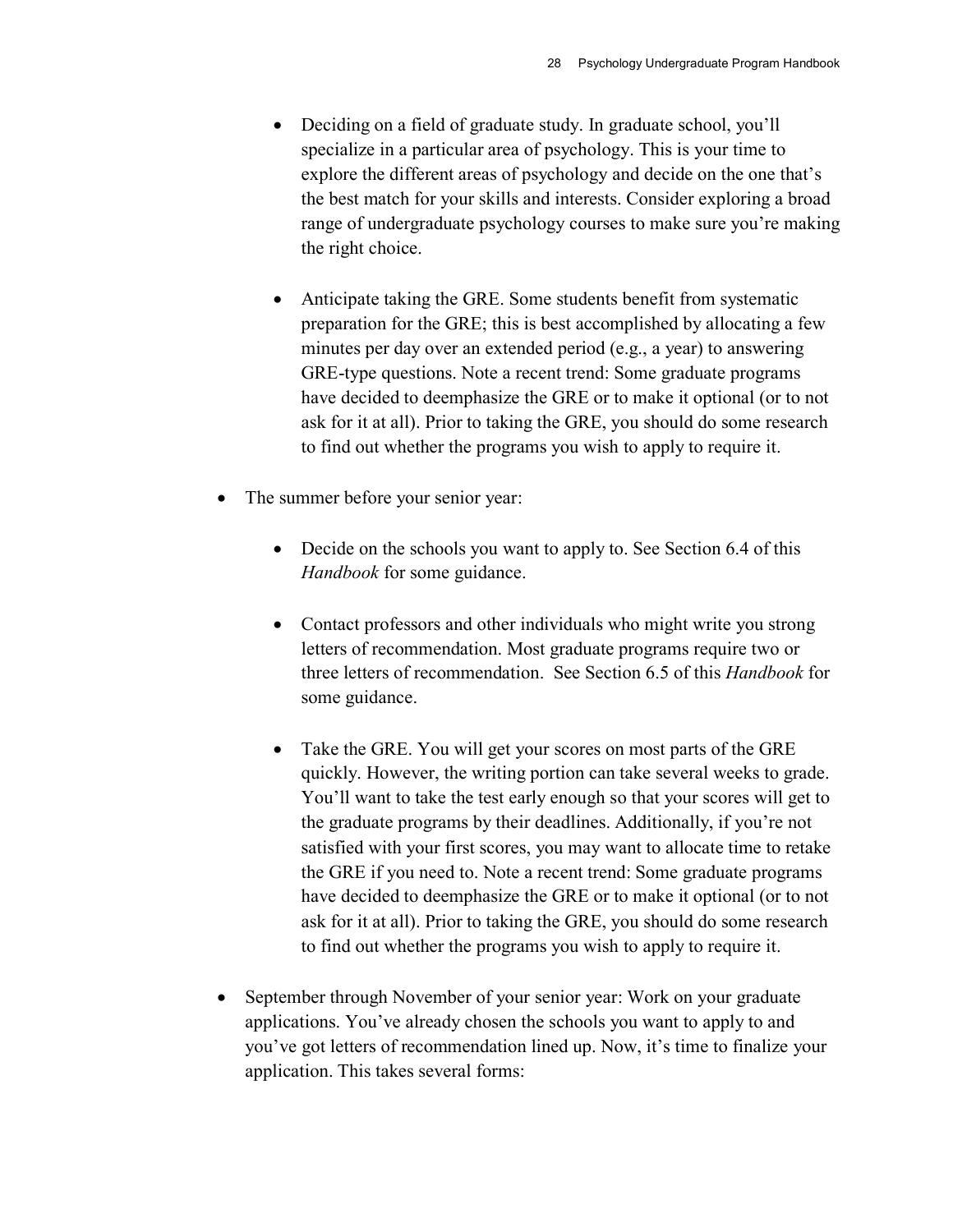- Throughout the semester, you should write multiple drafts of your personal statement and get feedback from many individuals regarding how to improve it.
- At least one month in advance of your first deadline, you should talk to potential writers of your letters of recommendation to make sure they will do so, and should provide them with materials that they will need. See Section 6.5 of this *Handbook* for information regarding the information they will need.
- November / December of your senior year (or earlier): Submit your applications to the graduate schools to which you applied.
- Spring of your senior year: Wait to hear back from the graduate schools to which you applied.

### <span id="page-34-0"></span>6.4 How do I find out about the graduate schools in my chosen field? How do I know which program is right for me?

Once you've decided on a field of study within psychology, you will need to find specific graduate programs to apply to. We strongly encourage you to develop a relationship with a CSU Psychology professor (particularly one in the same specialty) who can provide you with advice. To connect yourself with an appropriate faculty member, see Section 3.4 of this *Handbook*. In addition, your research might include the following:

- Books or websites listing graduate programs by specialty. Many such lists exist – some of which can be found on the CSU Department of Psychology website.
- Program rankings. Many specialties in psychology are ranked by outlets such as *US News and World Report*, as well as other journals specific to the specialty. These rankings can tell you something about the quality of the program. However, not all ranking systems are the same, and it's important that you investigate the criteria that they use and determine whether those are the same criteria that you find important.
- Research on specific programs. You should visit the websites of the programs in question and see how they describe themselves. In order to determine the fit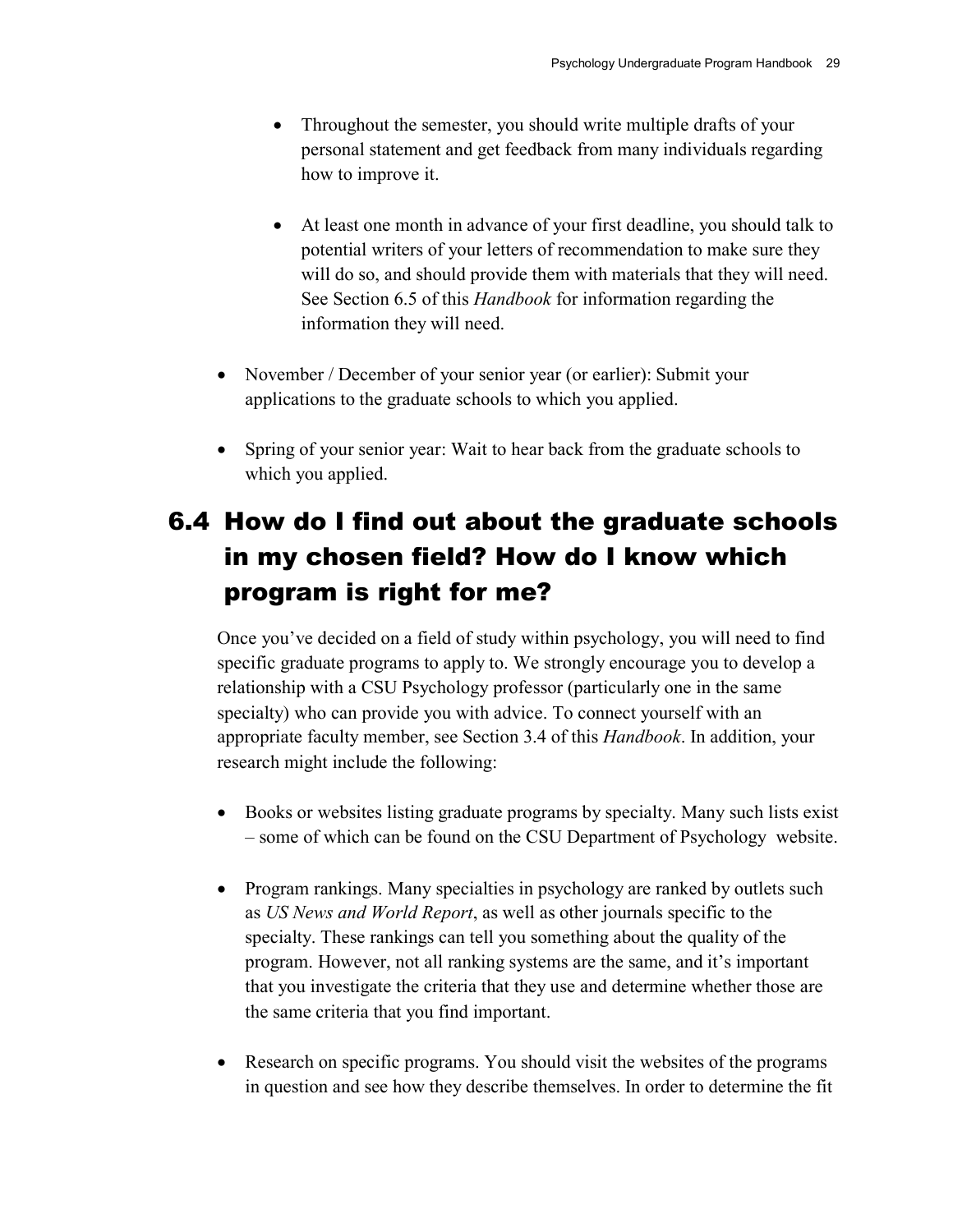of your interests with their research, you might also want to do PsycINFO searches on their faculty to see what they've been publishing (be sure to look for recent publications because faculty interests change over time). If you're not familiar with PsycINFO, ask a professor or the Library for help.

### <span id="page-35-0"></span>6.5 How do I get letters of recommendation? What's the proper etiquette for interacting with letter-writers?

As explained in Section 6.2 of this *Handbook*, graduate schools are looking for evidence that you are a good fit for their program, and they are particularly interested in your academic and research skills. Letters of recommendation from reputable individuals (such as professors and internship/work supervisors) are one source of information that these schools will use. Therefore, it's important that you select your letter-writers carefully. You'll want to find letter-writers who can provide strong evidence for your fit with a graduate school career.

To figure out who might make a good letter writer, reread Section 6.2 and then think back over the course of your undergraduate career. Think first about professors whose research you have helped with, as they can provide good, detailed information on several of the characteristics outlined in Section 6.2. Additionally, think about professors who know you well, and in whose classes you've performed well – particularly if the assignments in their courses could provide solid evidence for your graduate school potential.

Once you've created a list of such individuals, it's time to ask them for help. Phone or email requests are appropriate, but it might also be useful to stop by during their office hours to ask for their help. If you haven't talked to the professor in a while, you should be prepared to list specifically which classes (and semesters) the professor has had you in class. Additionally, note that when you ask for professors to write you a letter of recommendation it's important that you ask whether they can write a 'positive' letter of recommendation. Many faculty members will not agree to write a letter that is not positive, but some might. You probably don't want a letter from someone who was not impressed by your performance!

Once the professor has agreed to write a letter, it's a good idea to ask what kinds of information the professor would like to have before writing. Usually, this would include a list of courses you've taken from the professor, but might also include the statement you have prepared as part of your application or a resume describing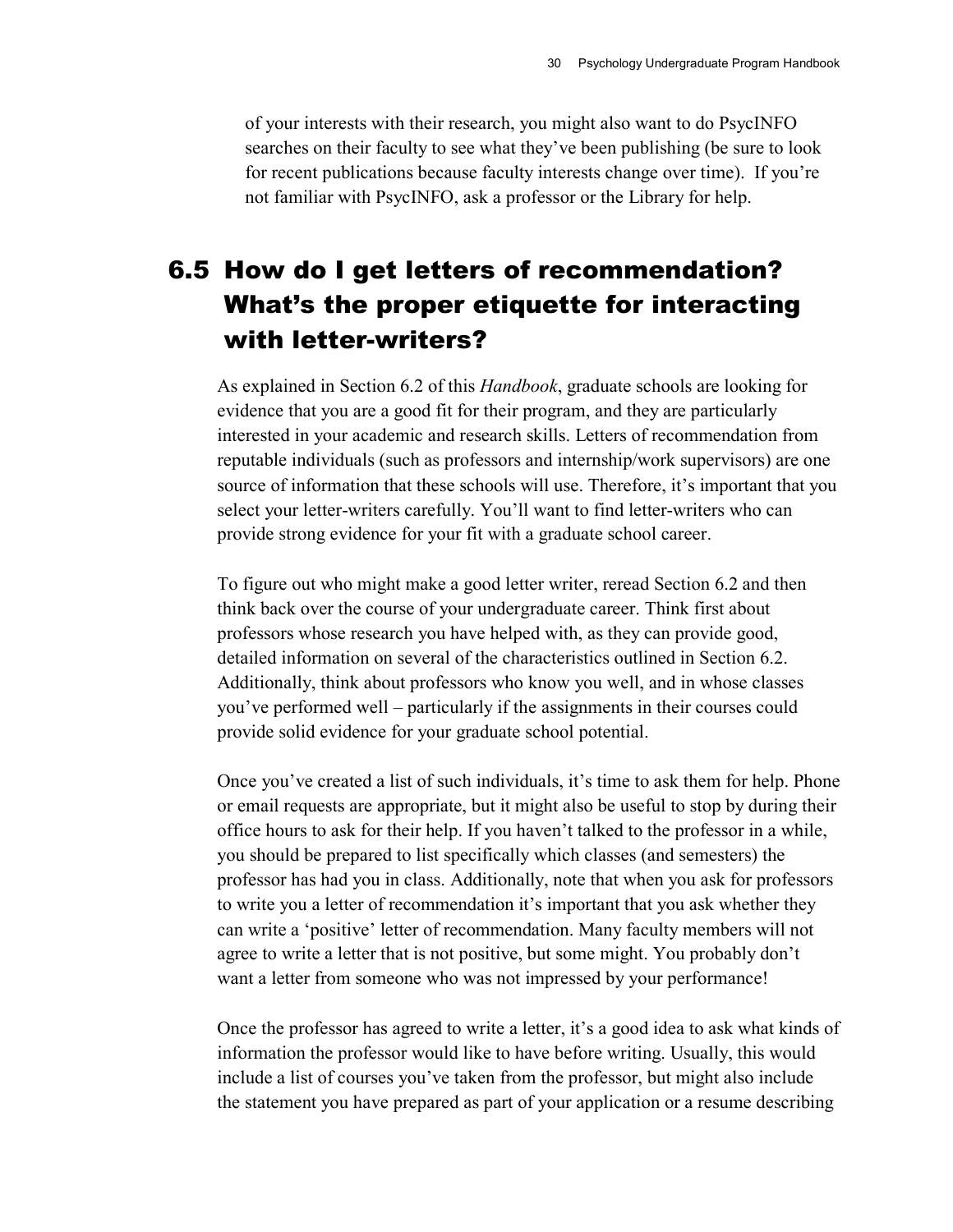your other activities. Make sure that you provide this information in your packet. Often, a letter writer will want to have a conversation with you about your hopes, dreams, goals, and aspirations.

Once you've secured your letter-writers, you'll want to provide them with a list of the graduate programs you're applying to, as well as your personal statement (or most recent draft; see Section 6.6. of this Handbook). You should do this at least one month in advance of the deadline, to give your writers enough time to collect their thoughts and write you a good letter. What should go into a personal statement?

Section 6.2 of this *Handbook* describes the characteristics that graduate schools are seeking in a good applicant. Your personal statement, then, should demonstrate those characteristics. You should highlight your ability, motivation, fit with a graduate school lifestyle, and fit with the graduate programs to which you have applied.

Try to back up your statements with specific evidence if at all possible. For instance, every graduate student applicant can say "I'm very interested in Clinical Psychology" to demonstrate fit with the profession. However, the best personal statements can back up that statement with specific behaviors and activities. In other words, don't just say that you're interested, but write about how that interest has manifested itself through volunteering to assist with Clinical research or through other independent studies or readings in Clinical Psychology. Likewise, demonstrate your fit with a graduate school career by discussing the graduateschool-like activities (such as research) you've engaged in, and describe your positive reaction to those experiences.

As you work on drafts of your personal statement, it's important that you get feedback from many individuals. This is one of the most important documents you'll write, so make sure that you get the most constructive criticism you can find. Expect to write many drafts until you create one that best captures your ability, motivation, and fit.

### <span id="page-36-0"></span>6.6 Does CSU have graduate programs in psychology? What are they?

The CSU Department of Psychology offers three different graduate degrees. The **Doctor of Philosophy (Ph.D.)** degree in Adult Development & Aging is awarded upon completion of a research-oriented program of study that prepares students for